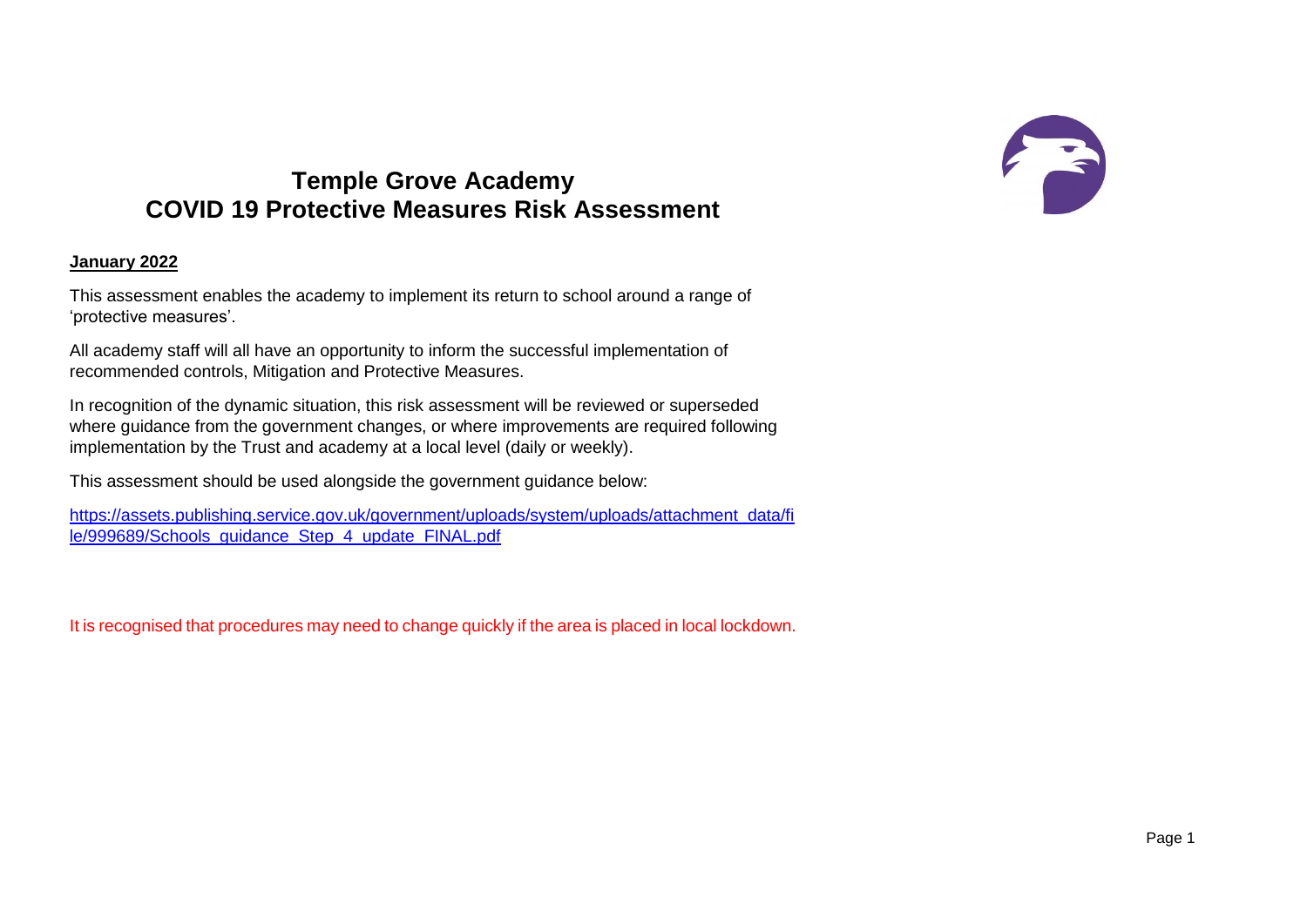|                                                                       | <b>Risk</b><br>rating<br>prior to<br>action -<br>H/M/L | <b>Recommended controls/</b><br><b>Mitigation and Protective Measures</b>                                                                                                                                                                                                                                                                                                                          | In<br>place?<br>Yes/No | By<br>whom?                            | <b>Deadline</b>                                                     | <b>Risk rating</b><br>following<br>action -<br>H/M/L |
|-----------------------------------------------------------------------|--------------------------------------------------------|----------------------------------------------------------------------------------------------------------------------------------------------------------------------------------------------------------------------------------------------------------------------------------------------------------------------------------------------------------------------------------------------------|------------------------|----------------------------------------|---------------------------------------------------------------------|------------------------------------------------------|
| <b>Awareness of and</b><br>adherence to<br>policies and<br>procedures |                                                        | 1. All staff are aware of all relevant policies and procedures including, but not<br>limited to, the following: Health and Safety Policy, Infection Control<br>Arrangements from Public Health Agency, First Aid Policy / risk assessment<br><b>Infection Control Arrangements Infection Control Arrangements</b><br><b>Health &amp; Safety Policy</b><br>First Aid Policy Risk Assessment and FAQ |                        |                                        | From 1 <sup>st</sup> Sept<br>2021 and on-<br>going as new<br>staff/ |                                                      |
|                                                                       | M                                                      | New staff have access to the links to the above<br>2. School leaders and other relevant staff have regard to all relevant guidance<br>and legislation including, but not limited to, the following:<br>a. The Reporting of Injuries, Diseases and Dangerous Occurrences<br>Regulations (RIDDOR) 2013                                                                                               | Yes<br>Yes             | <b>SLT</b>                             | students join                                                       |                                                      |
|                                                                       | M<br>M<br>M                                            | School Office to report any staff cases contracted in school only<br>b. The Health Protection (Notification) Regulations 2010<br>In school<br>Public Health England (PHE) (2017) 'Health protection in schools and other<br>c.<br>childcare facilities'                                                                                                                                            | Yes<br>Yes<br>Yes      | <b>SLT</b><br><b>SLT</b><br><b>SLT</b> | As necessary<br>As necessary<br>As necessary                        |                                                      |
|                                                                       | M<br>M                                                 | DfE and PHE (2020) 'COVID-19: guidance for educational settings<br>d.<br>3. The relevant staff receive any necessary training that helps minimise the<br>spread of infection, e.g., infection control training.<br>All staff - Inset September and by e mail - staff to sign to say that they have<br>read and understand the RA.<br>Updated RA to be sent to all staff January 2022               | Yes<br>Yes             | <b>SLT</b><br><b>SLT</b>               | Daily<br>updates<br>Inset Sept 21<br>and ongoing<br>updates         |                                                      |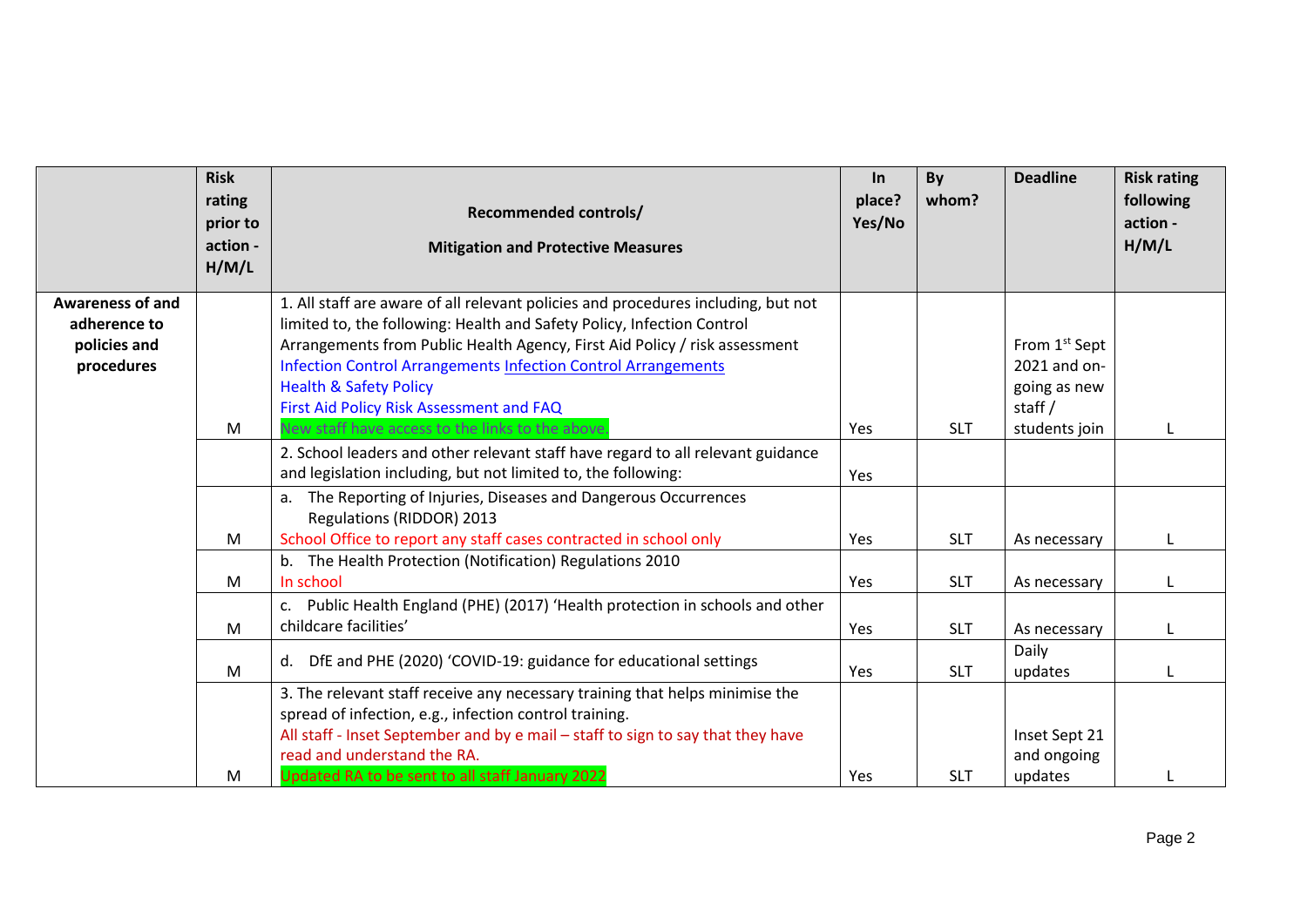|   | 4. School leaders keep up to date with advice issued by, but not limited to, the                                        |     |            | Daily              |  |
|---|-------------------------------------------------------------------------------------------------------------------------|-----|------------|--------------------|--|
| M | following: DfE; NHS; Department of Health and Social Care; PHE                                                          | Yes | <b>SLT</b> | Updates            |  |
|   | 5. Staff are made aware of the school's infection control procedures in relation                                        |     |            | Daily              |  |
| M | to coronavirus via email; Infection Control Arrangements H & S checklist.                                               | Yes | <b>SLT</b> | Updates            |  |
|   | 6. Parents are made aware of the school's infection control procedures in                                               |     |            |                    |  |
|   | relation to coronavirus via the school newsletter $-$ they are informed that they                                       |     |            |                    |  |
|   | must not send their child to school if the child develops coronavirus symptoms                                          |     |            |                    |  |
|   | or if another household member develops coronavirus symptoms. In both                                                   |     |            |                    |  |
|   | these circumstances the parents/carers should call the school to inform the                                             |     |            |                    |  |
|   | school of this and that they will be following the latest national Stay at Home                                         |     |            |                    |  |
|   | guidance. Families undertaking a PCR will be encouraged to stay at home until<br>the result as staff have been advised. |     |            |                    |  |
|   | Parents of the class will be informed if a child tests positive in each class via                                       |     |            | January 2022<br>in |  |
|   | Parent Mail anonymously - if more than 5 children in one class then SLT to                                              |     | <b>SLT</b> | Newsletters/       |  |
| M | inform PHE.                                                                                                             | Yes |            | <b>Parent Mail</b> |  |
|   | 7. Pupils are made aware of the school's infection control procedures in                                                |     |            |                    |  |
|   | relation to coronavirus and are informed that they must tell a member of staff                                          |     |            |                    |  |
|   | if they begin to feel unwell.                                                                                           |     |            |                    |  |
|   | Parent Mail information January 2022                                                                                    |     |            |                    |  |
|   | Information added to website and message shared with pupils on return to                                                |     |            | Website            |  |
|   | school. Verbal and written communication via Parent Mail, website, and                                                  |     |            | <b>Newsletters</b> |  |
| M | newsletters                                                                                                             | Yes | <b>SLT</b> | <b>Parent Mail</b> |  |
|   | 8. Data Protection including confidentiality arrangements are followed at all                                           |     |            |                    |  |
|   | times - this includes withholding the names of staff and pupils with either                                             |     |            |                    |  |
|   | confirmed or suspected cases of coronavirus.                                                                            |     | SLT/       |                    |  |
|   | Admin meeting/SLT to update staff                                                                                       | Yes | Office     | Ongoing            |  |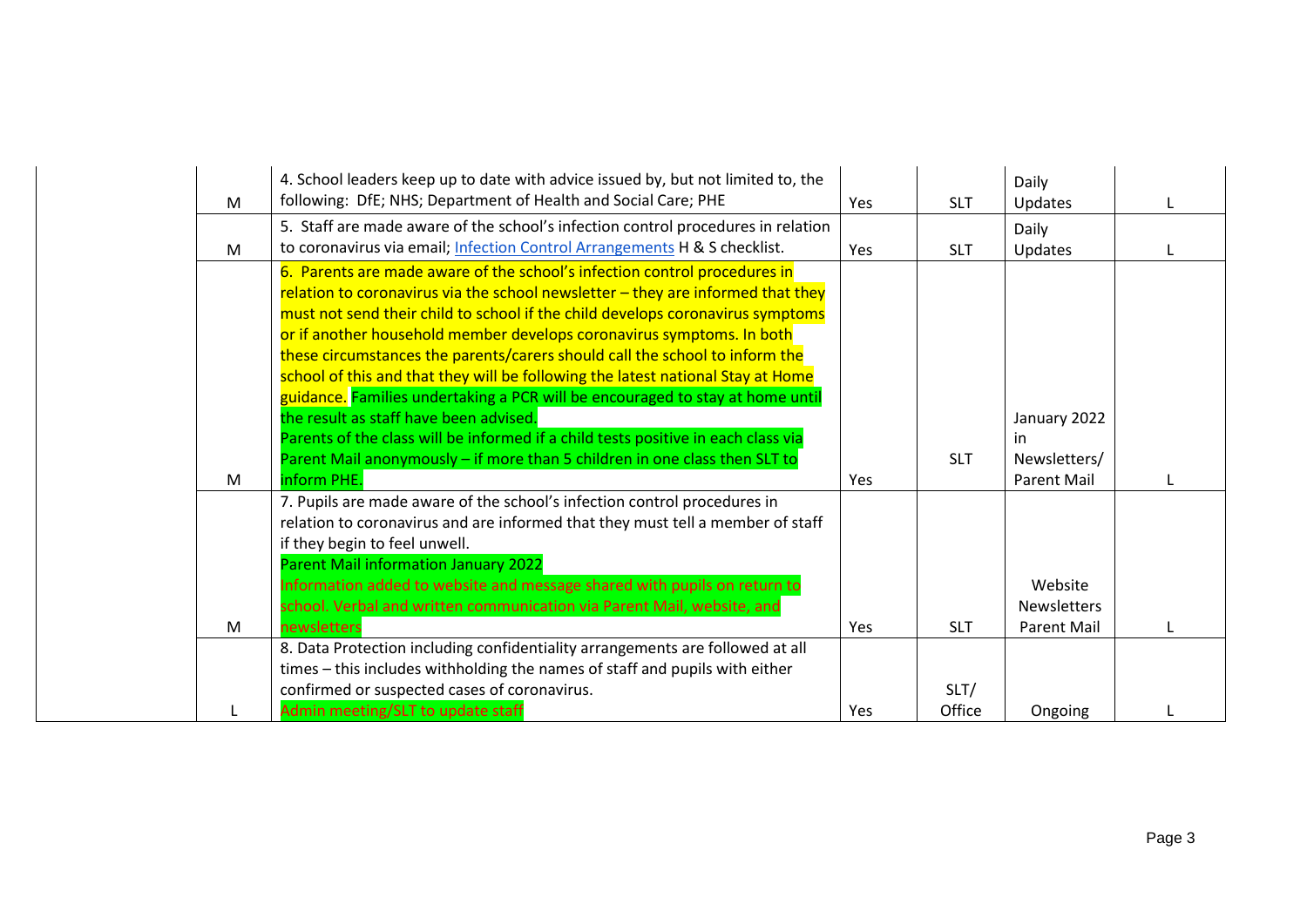|                   | <b>Risk</b><br>rating<br>prior to<br>action -<br>H/M/L | <b>Recommended controls/</b><br><b>Mitigation and Protective Measures</b>                                                                                                             | $\ln$<br>place?<br>Yes/No | By<br>whom? | <b>Deadline</b>               | <b>Risk rating</b><br>following<br>action -<br>H/M/L |
|-------------------|--------------------------------------------------------|---------------------------------------------------------------------------------------------------------------------------------------------------------------------------------------|---------------------------|-------------|-------------------------------|------------------------------------------------------|
| Implementing      |                                                        | January 2022 - Staggered starts and collection, Bubbles N and R, 1 and 2, 3 and                                                                                                       |                           |             |                               |                                                      |
| social distancing |                                                        | 4, 5 and 6. No Assemblies. Staggered lunchtimes KS2 to eat in class.                                                                                                                  |                           |             | $1st$ Jan 2022                |                                                      |
|                   | Н.                                                     | Clubs to be run at discretion of SLT, Staff member and Parents                                                                                                                        | Yes                       | All Staff   | and ongoing                   | M                                                    |
|                   |                                                        | 2. Classrooms and other learning environments are organised to maintain<br>space between seats and desks where possible.                                                              |                           |             |                               |                                                      |
|                   |                                                        | Staff separate pupils' desks at a distance as practically possible                                                                                                                    |                           |             | $1st$ Sept 2021               |                                                      |
|                   | H                                                      |                                                                                                                                                                                       | Yes                       | All staff   | and ongoing                   |                                                      |
|                   |                                                        | 3. The timetable is revised to implement where possible:                                                                                                                              |                           |             |                               |                                                      |
|                   |                                                        | a. Plan for lessons or activities which limit movement between areas.                                                                                                                 |                           |             |                               |                                                      |
|                   | M                                                      | Detailed planned schedule for limited areas                                                                                                                                           | Yes                       | <b>SLT</b>  | $1st$ Sept 2021               | $\mathbf{I}$                                         |
|                   |                                                        | Maximum number of lessons or classroom activities which could take place<br>$\mathsf{C}$ .<br>outdoor.<br>Care and attention to timetables                                            |                           |             |                               |                                                      |
|                   | M                                                      |                                                                                                                                                                                       | Yes                       | <b>SLT</b>  | $1st$ Jan 2022                |                                                      |
|                   | н                                                      | c. Staggered assembly groups.<br>No assemblies                                                                                                                                        | Yes                       | All staff   | $1st$ Jan 2022<br>and ongoing |                                                      |
|                   | н                                                      | d. Break times (including lunch) are staggered so that all children are not<br>moving around the school at the same time.<br>Break Time and lunchtime rota separates EYFS KS1 and KS2 | Yes                       | All Staff   | $1st$ Jan 2022<br>and ongoing |                                                      |
|                   |                                                        | e. Drop-off and collection times are staggered.<br>Children encouraged to walk or cycle to school where possible.<br>Only one parent to drop off or pick up children is recommended.  |                           |             | $1st$ Sept 2021               |                                                      |
|                   | н                                                      |                                                                                                                                                                                       | Yes                       | <b>SLT</b>  | and ongoing                   |                                                      |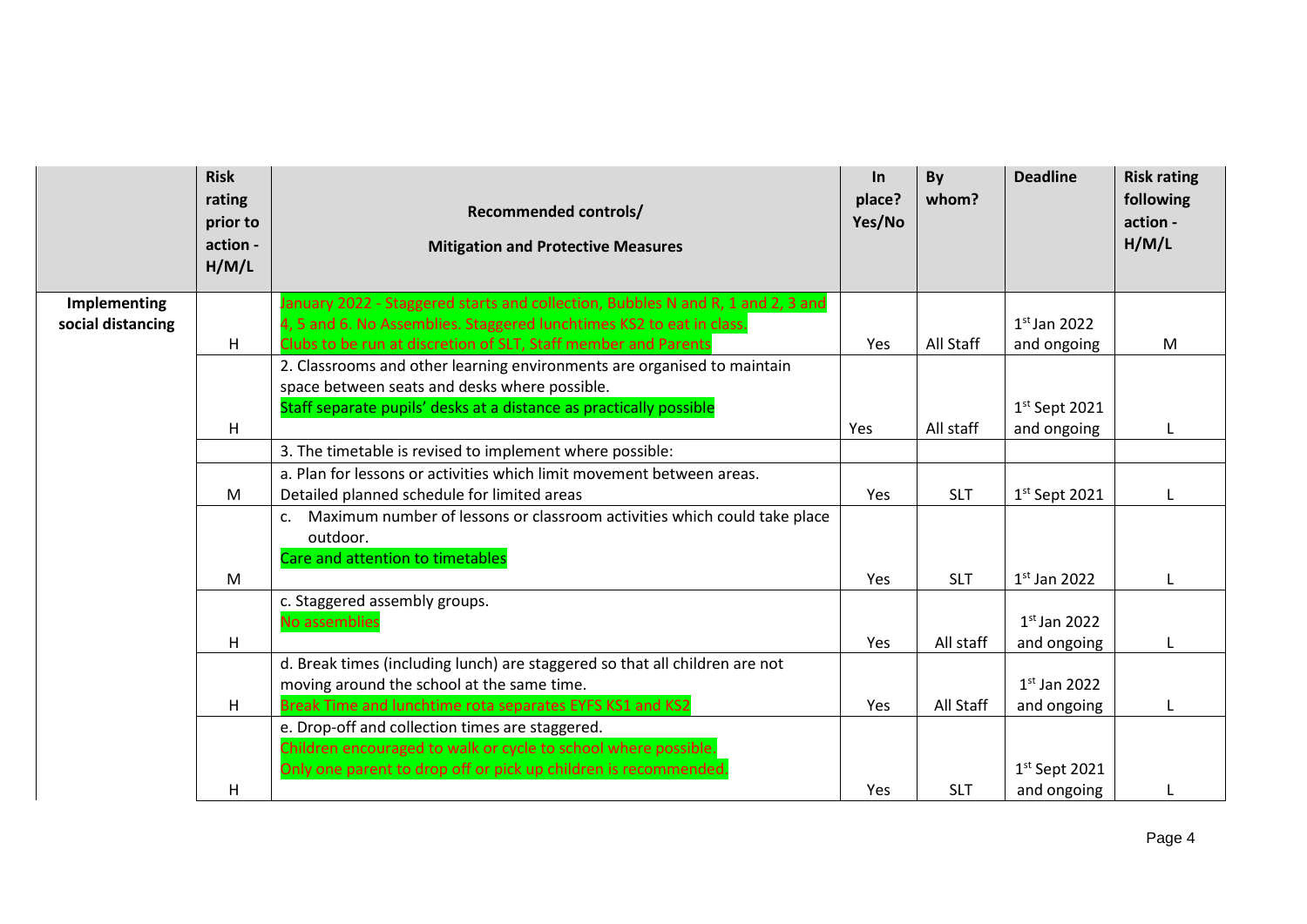|   | f. Parents' drop-off and pick-up protocols are planned so that they minimise<br>adult to adult contact; adults should be advised prior to school opening that<br>they will be required to maintain the 2m social distancing rule at all times<br>when on the school site.<br>Staggered Start and collection see timetable |            |            |                 |  |
|---|---------------------------------------------------------------------------------------------------------------------------------------------------------------------------------------------------------------------------------------------------------------------------------------------------------------------------|------------|------------|-----------------|--|
|   | The office remains closed, and parents must make an appointments to see                                                                                                                                                                                                                                                   |            |            | $1st$ Sept 2021 |  |
| M | office or staff                                                                                                                                                                                                                                                                                                           | Yes        | <b>SLT</b> | and ongoing     |  |
|   | g. Bubble groups of children are together throughout the day and do not<br>mixing with other groups of children.                                                                                                                                                                                                          |            |            | $1st$ Sept 2021 |  |
| H |                                                                                                                                                                                                                                                                                                                           | Yes        | All staff  | and ongoing     |  |
|   | 4. Unnecessary items are removed from classrooms and other learning<br>environments where there is space to store it elsewhere                                                                                                                                                                                            |            |            |                 |  |
| M |                                                                                                                                                                                                                                                                                                                           | Yes        | All staff  | $1st$ Sept 2021 |  |
|   | 5. Soft furnishings, soft toys and toys that are hard to clean (such as those with<br>intricate parts) are removed.                                                                                                                                                                                                       |            |            |                 |  |
| M | All soft furnishings, toys and soft toys can be re-instated                                                                                                                                                                                                                                                               | Yes        | All staff  | $1st$ Sept 2021 |  |
| H | 6. Cohorts are kept together where possible and children and young people are<br>in the same groups at all times each day, and different groups are not mixed<br>during the day, or on subsequent days;                                                                                                                   | Yes        | All staff  | $1st$ Sept 2021 |  |
|   | 7. The same teacher(s) and other staff are assigned to each group and, as far<br>as possible, these stay the same during the day and on subsequent days.<br>Guidance states that adults can move between classes, but SLT will make                                                                                       |            |            |                 |  |
| H | decisions as necessary to ensure the smooth running of the school.                                                                                                                                                                                                                                                        | <b>Yes</b> | <b>SLT</b> | $1st$ Jan 2022  |  |
|   | 8. Children and young people use the same classroom or area of a setting<br>throughout the day, with a thorough cleaning of the rooms at the end of the                                                                                                                                                                   |            |            |                 |  |
| M | day and are seated at the same desk;                                                                                                                                                                                                                                                                                      | Yes        | All staff  | $1st$ Sept 2021 |  |
|   | 9. Mixing within education or childcare setting is minimised by:                                                                                                                                                                                                                                                          |            |            |                 |  |
| M | a. accessing rooms directly from outside where possible;                                                                                                                                                                                                                                                                  | yes        | All staff  | $1st$ Sept 2021 |  |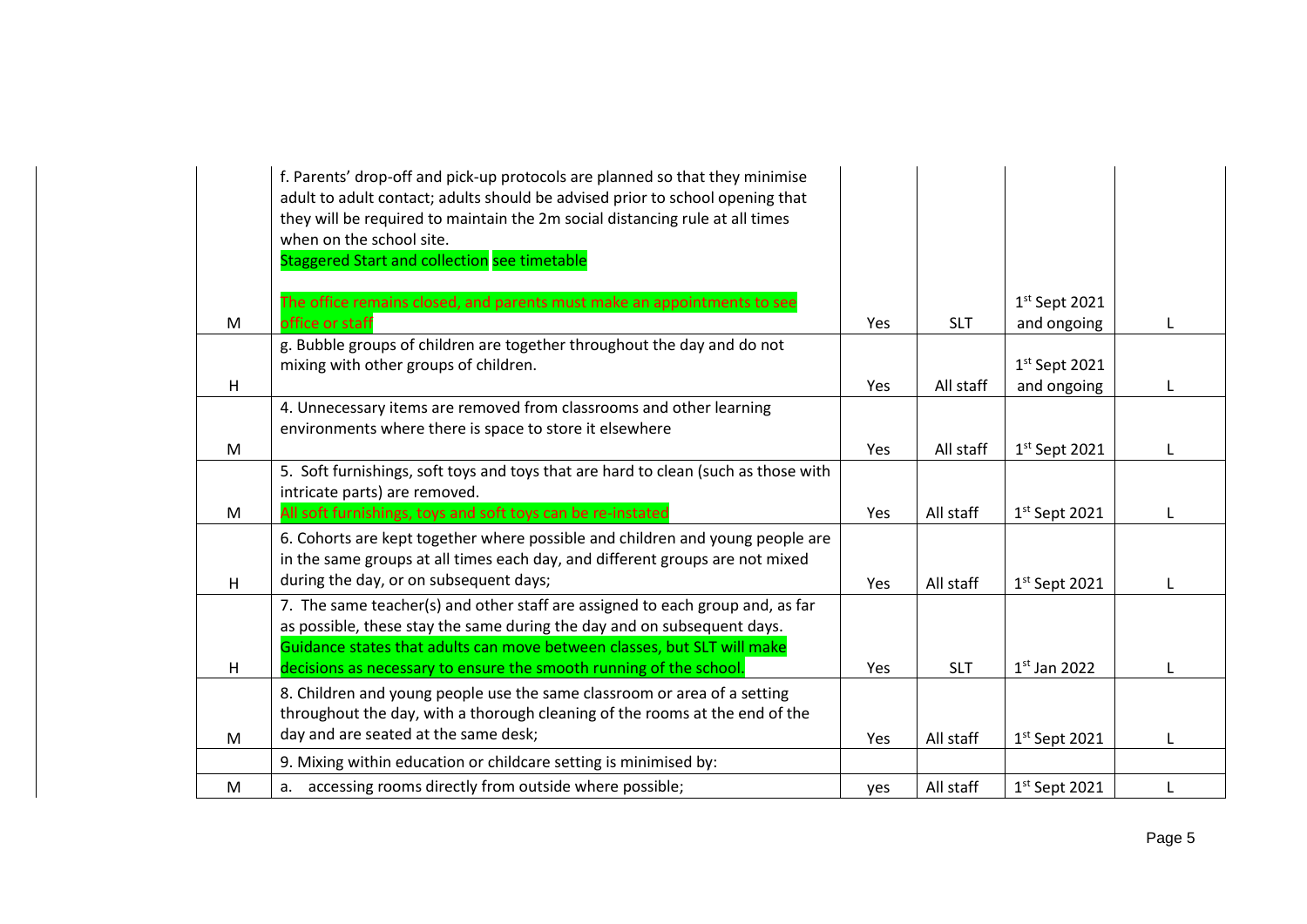| M | considering one-way circulation, or place a divider down the middle of the<br>b.<br>corridor to keep groups apart as they move through the setting where spaces<br>are accessed by corridors; use the one-way circulation markers to include<br>points at 2m distances to ensure children stay apart if possible | Yes        | All staff | $1st$ Sept 2021 |  |
|---|------------------------------------------------------------------------------------------------------------------------------------------------------------------------------------------------------------------------------------------------------------------------------------------------------------------|------------|-----------|-----------------|--|
|   | staggering lunch breaks and children and young people clean their hands<br>C <sub>1</sub><br>beforehand and enter in the groups they are already in, or children are                                                                                                                                             |            |           |                 |  |
|   | brought their lunch in their classrooms.                                                                                                                                                                                                                                                                         |            |           | $1st$ Jan 2022  |  |
| H | New timetable for staggered playtime and lunchtimes                                                                                                                                                                                                                                                              | Yes        | All staff | and ongoing     |  |
| H | The number of children using the toilet at any one time is limited:<br>d.                                                                                                                                                                                                                                        | Yes        | All staff | $1st$ Sept 2021 |  |
|   | Where possible different toilets are allocated to different groups of<br>e.                                                                                                                                                                                                                                      |            |           |                 |  |
| M | children;                                                                                                                                                                                                                                                                                                        | Yes        | All staff | $1st$ Sept 2021 |  |
|   | f.<br>To avoid the unnecessary movement of pupils through the school, basic                                                                                                                                                                                                                                      |            |           |                 |  |
|   | first aid is provided in the classroom.                                                                                                                                                                                                                                                                          |            |           |                 |  |
|   | Information to be logged into First Aid book detailing any First Aid given to any                                                                                                                                                                                                                                |            |           |                 |  |
|   | child with date and action required.                                                                                                                                                                                                                                                                             |            | All staff |                 |  |
|   | PPA teacher to have own PPE and cleaning kit                                                                                                                                                                                                                                                                     |            |           |                 |  |
|   | School to provide visor and hand sanitisers to Volunteers                                                                                                                                                                                                                                                        |            | LS to     |                 |  |
| M | Sick buckets and sawdust must be in each class                                                                                                                                                                                                                                                                   | <b>Yes</b> | check     | $1st$ Sept 2021 |  |
|   | 10. The use of shared space such as halls is limited and there is cleaning                                                                                                                                                                                                                                       |            |           |                 |  |
|   | between use by different groups.                                                                                                                                                                                                                                                                                 |            |           |                 |  |
| н | MDS to wipe down tables after lunch in hall                                                                                                                                                                                                                                                                      | yes        | All staff | $1st$ Sept 2021 |  |
|   | 11. The use of staff rooms and offices is staggered to limit occupancy                                                                                                                                                                                                                                           |            |           |                 |  |
|   | Staff to use staff room or room opposite Year 4 ensuring there is good                                                                                                                                                                                                                                           |            |           |                 |  |
|   | ventilation at all times.                                                                                                                                                                                                                                                                                        |            |           |                 |  |
|   | No more than 3 staff in the school office                                                                                                                                                                                                                                                                        |            |           |                 |  |
|   | 3 SLT staff will work in three rooms to avoid close contact                                                                                                                                                                                                                                                      |            |           |                 |  |
|   | All meetings to be held in Nuture Room or classroom opposite Year 4.                                                                                                                                                                                                                                             |            |           |                 |  |
| H |                                                                                                                                                                                                                                                                                                                  |            | All staff | $1st$ Jan 2022  |  |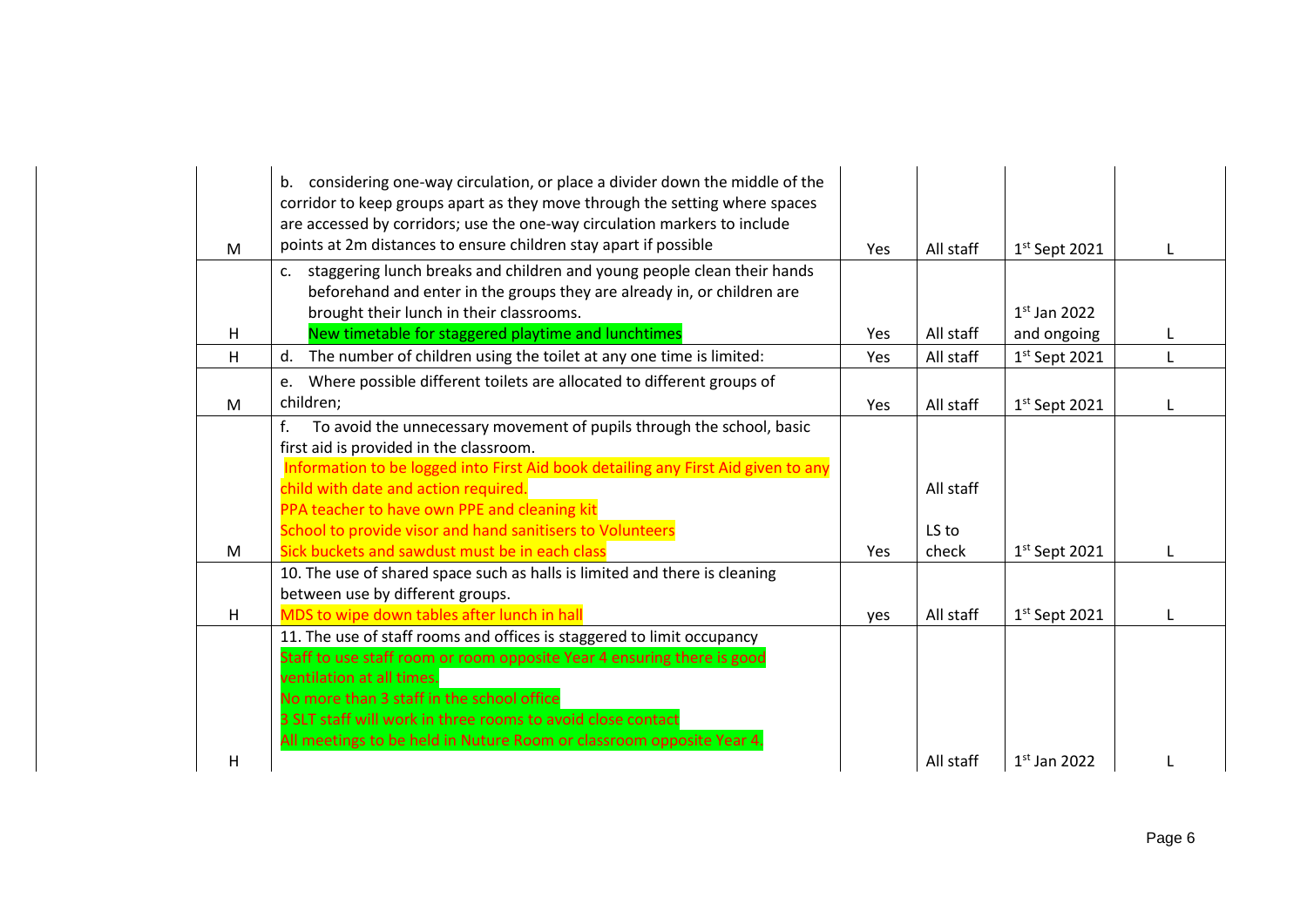|                         | <b>Risk</b><br>rating<br>prior to<br>action -<br>H/M/L | <b>Recommended controls/Mitigation and Protective Measures</b>                                                                                                                                                                                                                               | $\ln$<br>place?<br>Yes/No | By<br>whom? | <b>Deadline</b>                             | <b>Risk rating</b><br>following<br>action -<br>H/M/L |
|-------------------------|--------------------------------------------------------|----------------------------------------------------------------------------------------------------------------------------------------------------------------------------------------------------------------------------------------------------------------------------------------------|---------------------------|-------------|---------------------------------------------|------------------------------------------------------|
| <b>Hygiene practice</b> | H                                                      | 1. The COVID-19: cleaning of non-healthcare settings guidance is followed (See<br>Appendix 1)                                                                                                                                                                                                | Yes                       | <b>SLT</b>  | From 1st<br><b>June 2020</b><br>and ongoing |                                                      |
|                         |                                                        | 2. Sufficient handwashing facilities are available. Where a sink is not nearby,<br>Hand sanitisers on entry.<br>All classrooms have sinks + toilet handwashing facilities. Classroom soap<br>dispensers insitu.<br>From January 2022, hand sanitisers continue to be available in classrooms |                           |             | $1st$ Jan 2022                              |                                                      |
|                         | H                                                      | 3. Surfaces that children and young people are touching, such as toys, books,<br>desks, chairs, doors, sinks, toilets, light switches, bannisters are cleaned more<br>regularly than normal.<br>Additional wipe down by LSA's during day using anti-bac spray and paper                      | Yes                       | <b>SLT</b>  | and ongoing<br>$1st$ Sept 2021              |                                                      |
|                         | M                                                      | towels. Bins emptied during day.<br>4. All adults and children are told to:                                                                                                                                                                                                                  | Yes                       | All staff   | and ongoing                                 |                                                      |
|                         | M                                                      | a. frequently wash their hands with soap and water for 20 seconds and dry<br>thoroughly;                                                                                                                                                                                                     | Yes                       | All staff   | $1st$ Sept 2021<br>and ongoing              |                                                      |
|                         | M                                                      | b. clean their hands on arrival at school, before and after eating, and after<br>sneezing or coughing; consider placing hand sanitizer dispensers or washing<br>stations in key areas across the school<br>Hand sanitiser on entry                                                           | Yes                       | All staff   | $1st$ June 2020<br>and ongoing              |                                                      |
|                         | M                                                      | c. are encouraged not to touch their mouth, eyes, and nose<br><b>Staff to remind children</b><br>Posters and visual reminders in classrooms and corridors                                                                                                                                    | Yes                       | All staff   | $1st$ Sept 2021<br>and ongoing              |                                                      |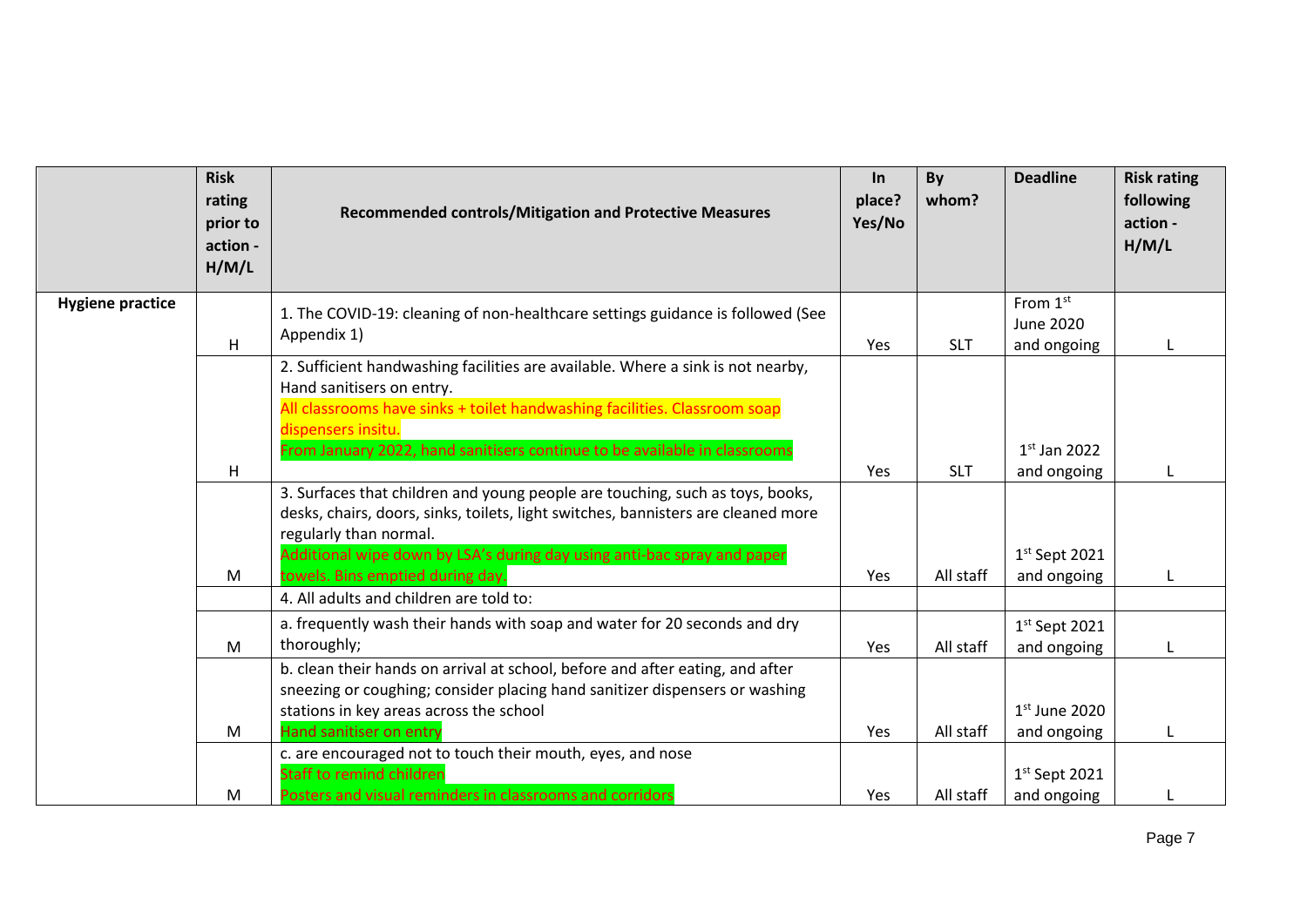|                         |   | d. use a tissue or elbow to cough or sneeze and use bins for tissue waste<br>('catch it, bin it, kill it'). |     |            |                 |     |
|-------------------------|---|-------------------------------------------------------------------------------------------------------------|-----|------------|-----------------|-----|
|                         |   | Pedal lidded bins available in classrooms for tissues only.                                                 |     |            | $1st$ Sept 2021 |     |
| <b>Hygiene practice</b> |   |                                                                                                             | Yes | All staff  | and ongoing     |     |
|                         |   | 5. Help is available for children and young people who have trouble cleaning                                |     |            |                 |     |
|                         |   | their hands independently.                                                                                  |     |            |                 |     |
|                         |   | Staff in PPE to support any close contact support i.e. First Aid / sickness                                 |     |            | $1st$ Sept 2021 |     |
|                         | H |                                                                                                             | Yes | All staff  | and ongoing     | M   |
|                         |   | 6. Young children are encouraged to learn and practise these habits through                                 |     |            |                 |     |
|                         |   | games and repetition.                                                                                       |     |            | $1st$ Sept 2021 |     |
|                         | M | Staff to model how to do handwashing to the children.                                                       | Yes | All staff  | and ongoing     |     |
|                         |   | 7. Bins for tissues are emptied throughout the day. Lidded bins to prevent                                  |     |            |                 |     |
|                         |   | infection transmission.                                                                                     |     |            |                 |     |
|                         |   | In place                                                                                                    |     |            | $1st$ Sept 2021 |     |
|                         | M |                                                                                                             | Yes | LSAs       | and ongoing     |     |
|                         |   | 8. The use of shared resources such as stationery and other equipment is                                    |     |            |                 |     |
|                         |   | limited and disinfected where not possible to avoid.                                                        |     |            | $1st$ Sept 2021 |     |
|                         | H |                                                                                                             | Yes | Teacher    | and ongoing     | L   |
|                         |   | 9. Play equipment is cleaned between uses and not used simultaneously by                                    |     |            |                 |     |
|                         |   | different groups.                                                                                           |     |            | $1st$ Sept 2021 |     |
|                         | H |                                                                                                             | Yes | All staff  | and ongoing     |     |
|                         |   | 10. The amount of shared resources that are taken and brought in from home                                  |     |            |                 |     |
|                         |   | is limited.                                                                                                 |     |            | $1st$ Sept 2021 |     |
|                         | H |                                                                                                             | Yes | <b>SLT</b> | and ongoing     |     |
|                         |   | 11. All spaces are well ventilated using natural ventilation (opening windows)                              |     |            |                 |     |
|                         |   | or ventilation units where possible                                                                         |     |            |                 |     |
|                         |   | Open and closing windows at start/end of day, doors open where possible, and                                |     |            | $1st$ Jan 2022  |     |
|                         | H | use of outdoor spaces maximised. Outside Fire doors to be open                                              | Yes | All Staff  | and ongoing     |     |
|                         |   | 12. Consider safe use of Air Conditioning                                                                   |     |            |                 |     |
|                         |   | Office staff to discuss when this is used                                                                   |     |            |                 |     |
|                         | M | AC in Nurture room must not be used                                                                         |     | N/A        |                 | N/A |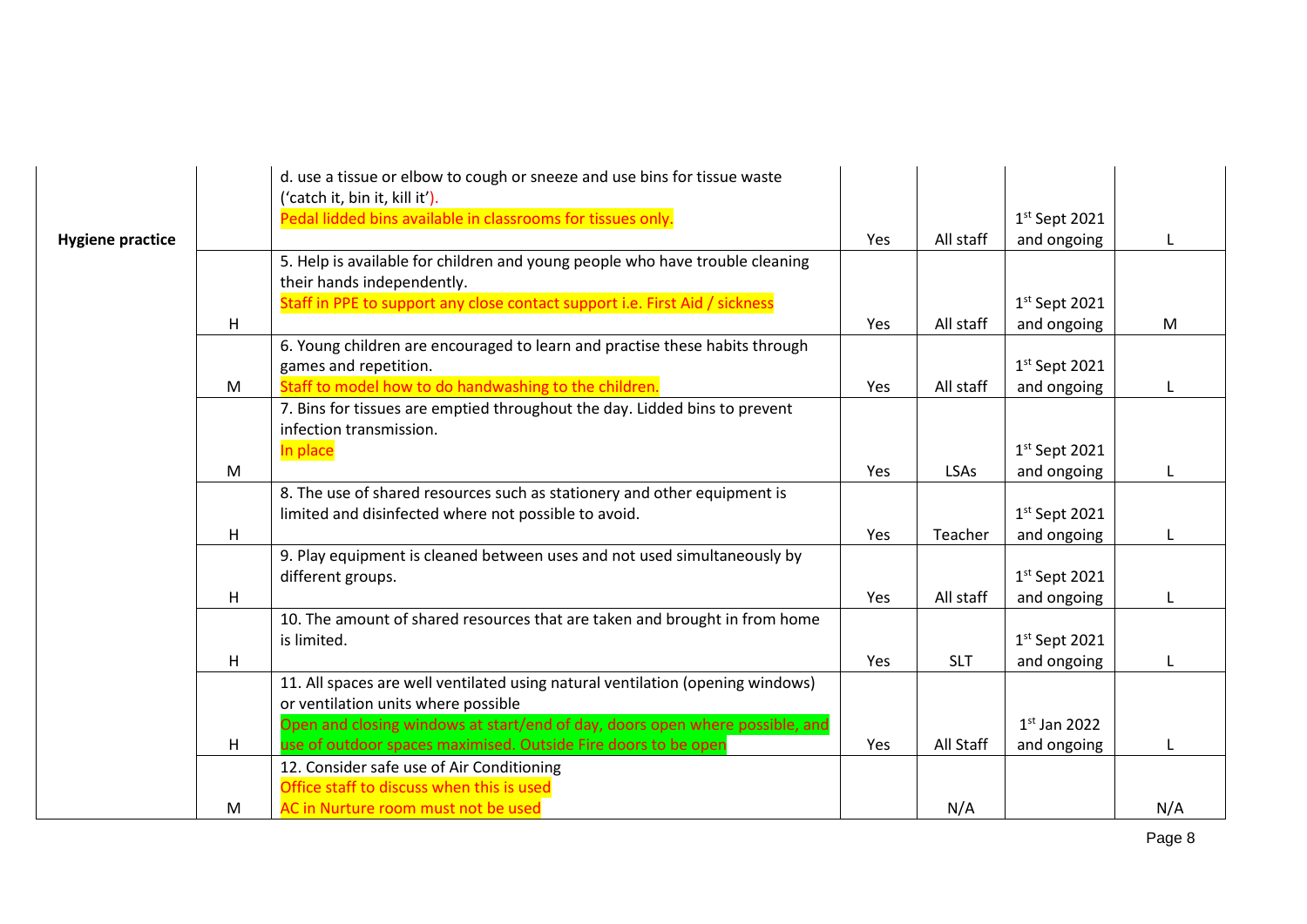| $1st$ Sept 2021<br>ensure correct direction of ventilation.<br>H<br>All staff<br>and ongoing<br>Yes<br>L<br>14. Doors are propped open, where safe to do so (bearing in mind fire safety<br>$1st$ Sept 2012<br><b>Hygiene practice</b><br>and safeguarding), to limit use of door handles and aid ventilation;<br>M<br>All staff<br>M<br>and ongoing<br>Yes<br>15. Posters are displayed throughout the school reminding pupils to wash<br>their hands, e.g., before entering and leaving the school.<br>$1st$ Sept 2021<br>These are on display<br>Yes<br><b>SLT</b><br>and ongoing<br>M<br>16. Pupils wash their hands with soap before and after break times and<br>$1st$ Sept 2021<br>lunchtimes for no less than 20 seconds.<br>Handwashing facilities in place in classrooms and toilets<br>All staff<br>and ongoing<br>H<br>Yes<br>17. Additional alcohol-based sanitiser (that contains no less than 70% percent<br>alcohol) is provided for use where there is no access to soap and water.<br>$1st$ Sept 2021<br>In staff areas and on entering building.<br>H<br>All staff<br>and ongoing<br>Yes<br>18. Instruct everyone that toilets should be flushed with closed lids.<br>$1st$ Sept 2021<br>H<br>As far as possible<br>Yes<br>All staff<br>and ongoing<br>19. Infection control procedures are adhered to as much as possible in<br>accordance with the DfE and PHE's guidance.<br>$1st$ Sept 2021<br>In place<br>All staff<br>H<br>and ongoing<br>Yes<br>20. Sufficient amounts of soap (or hand sanitiser where applicable), clean<br>water, paper towels and waste disposal bins are supplied in all toilets and<br>$1st$ Sept 2021<br>kitchen areas.<br>In place<br>H<br>All staff<br>and ongoing<br>Yes<br>21. Bar soap is not used, in line with the Infection Control Policy - liquid soap<br>dispensers are installed and used instead.<br>$1st$ Sept 2021<br>In place<br>H<br>Yes<br><b>SLT</b><br>and ongoing<br>22. Pupils are supervised by staff when washing their hands to ensure it is<br>done correctly, where necessary.<br>$1st$ Jan 2022<br>All staff briefed on handwashing protocol. New staff to be briefed.<br>All staff<br>and ongoing<br>M<br>Yes<br>23. Pupils do not share cutlery, cups, or food.<br>$1st$ Sept 2021<br>All staff<br>Yes |   | 13. Keep toilet ventilation in operation 24/7; avoid open windows to toilets to |  |             |  |
|---------------------------------------------------------------------------------------------------------------------------------------------------------------------------------------------------------------------------------------------------------------------------------------------------------------------------------------------------------------------------------------------------------------------------------------------------------------------------------------------------------------------------------------------------------------------------------------------------------------------------------------------------------------------------------------------------------------------------------------------------------------------------------------------------------------------------------------------------------------------------------------------------------------------------------------------------------------------------------------------------------------------------------------------------------------------------------------------------------------------------------------------------------------------------------------------------------------------------------------------------------------------------------------------------------------------------------------------------------------------------------------------------------------------------------------------------------------------------------------------------------------------------------------------------------------------------------------------------------------------------------------------------------------------------------------------------------------------------------------------------------------------------------------------------------------------------------------------------------------------------------------------------------------------------------------------------------------------------------------------------------------------------------------------------------------------------------------------------------------------------------------------------------------------------------------------------------------------------------------------------------------------------------------|---|---------------------------------------------------------------------------------|--|-------------|--|
|                                                                                                                                                                                                                                                                                                                                                                                                                                                                                                                                                                                                                                                                                                                                                                                                                                                                                                                                                                                                                                                                                                                                                                                                                                                                                                                                                                                                                                                                                                                                                                                                                                                                                                                                                                                                                                                                                                                                                                                                                                                                                                                                                                                                                                                                                       |   |                                                                                 |  |             |  |
|                                                                                                                                                                                                                                                                                                                                                                                                                                                                                                                                                                                                                                                                                                                                                                                                                                                                                                                                                                                                                                                                                                                                                                                                                                                                                                                                                                                                                                                                                                                                                                                                                                                                                                                                                                                                                                                                                                                                                                                                                                                                                                                                                                                                                                                                                       |   |                                                                                 |  |             |  |
|                                                                                                                                                                                                                                                                                                                                                                                                                                                                                                                                                                                                                                                                                                                                                                                                                                                                                                                                                                                                                                                                                                                                                                                                                                                                                                                                                                                                                                                                                                                                                                                                                                                                                                                                                                                                                                                                                                                                                                                                                                                                                                                                                                                                                                                                                       |   |                                                                                 |  |             |  |
|                                                                                                                                                                                                                                                                                                                                                                                                                                                                                                                                                                                                                                                                                                                                                                                                                                                                                                                                                                                                                                                                                                                                                                                                                                                                                                                                                                                                                                                                                                                                                                                                                                                                                                                                                                                                                                                                                                                                                                                                                                                                                                                                                                                                                                                                                       |   |                                                                                 |  |             |  |
|                                                                                                                                                                                                                                                                                                                                                                                                                                                                                                                                                                                                                                                                                                                                                                                                                                                                                                                                                                                                                                                                                                                                                                                                                                                                                                                                                                                                                                                                                                                                                                                                                                                                                                                                                                                                                                                                                                                                                                                                                                                                                                                                                                                                                                                                                       |   |                                                                                 |  |             |  |
|                                                                                                                                                                                                                                                                                                                                                                                                                                                                                                                                                                                                                                                                                                                                                                                                                                                                                                                                                                                                                                                                                                                                                                                                                                                                                                                                                                                                                                                                                                                                                                                                                                                                                                                                                                                                                                                                                                                                                                                                                                                                                                                                                                                                                                                                                       |   |                                                                                 |  |             |  |
|                                                                                                                                                                                                                                                                                                                                                                                                                                                                                                                                                                                                                                                                                                                                                                                                                                                                                                                                                                                                                                                                                                                                                                                                                                                                                                                                                                                                                                                                                                                                                                                                                                                                                                                                                                                                                                                                                                                                                                                                                                                                                                                                                                                                                                                                                       |   |                                                                                 |  |             |  |
|                                                                                                                                                                                                                                                                                                                                                                                                                                                                                                                                                                                                                                                                                                                                                                                                                                                                                                                                                                                                                                                                                                                                                                                                                                                                                                                                                                                                                                                                                                                                                                                                                                                                                                                                                                                                                                                                                                                                                                                                                                                                                                                                                                                                                                                                                       |   |                                                                                 |  |             |  |
|                                                                                                                                                                                                                                                                                                                                                                                                                                                                                                                                                                                                                                                                                                                                                                                                                                                                                                                                                                                                                                                                                                                                                                                                                                                                                                                                                                                                                                                                                                                                                                                                                                                                                                                                                                                                                                                                                                                                                                                                                                                                                                                                                                                                                                                                                       |   |                                                                                 |  |             |  |
|                                                                                                                                                                                                                                                                                                                                                                                                                                                                                                                                                                                                                                                                                                                                                                                                                                                                                                                                                                                                                                                                                                                                                                                                                                                                                                                                                                                                                                                                                                                                                                                                                                                                                                                                                                                                                                                                                                                                                                                                                                                                                                                                                                                                                                                                                       |   |                                                                                 |  |             |  |
|                                                                                                                                                                                                                                                                                                                                                                                                                                                                                                                                                                                                                                                                                                                                                                                                                                                                                                                                                                                                                                                                                                                                                                                                                                                                                                                                                                                                                                                                                                                                                                                                                                                                                                                                                                                                                                                                                                                                                                                                                                                                                                                                                                                                                                                                                       |   |                                                                                 |  |             |  |
|                                                                                                                                                                                                                                                                                                                                                                                                                                                                                                                                                                                                                                                                                                                                                                                                                                                                                                                                                                                                                                                                                                                                                                                                                                                                                                                                                                                                                                                                                                                                                                                                                                                                                                                                                                                                                                                                                                                                                                                                                                                                                                                                                                                                                                                                                       |   |                                                                                 |  |             |  |
|                                                                                                                                                                                                                                                                                                                                                                                                                                                                                                                                                                                                                                                                                                                                                                                                                                                                                                                                                                                                                                                                                                                                                                                                                                                                                                                                                                                                                                                                                                                                                                                                                                                                                                                                                                                                                                                                                                                                                                                                                                                                                                                                                                                                                                                                                       |   |                                                                                 |  |             |  |
|                                                                                                                                                                                                                                                                                                                                                                                                                                                                                                                                                                                                                                                                                                                                                                                                                                                                                                                                                                                                                                                                                                                                                                                                                                                                                                                                                                                                                                                                                                                                                                                                                                                                                                                                                                                                                                                                                                                                                                                                                                                                                                                                                                                                                                                                                       |   |                                                                                 |  |             |  |
|                                                                                                                                                                                                                                                                                                                                                                                                                                                                                                                                                                                                                                                                                                                                                                                                                                                                                                                                                                                                                                                                                                                                                                                                                                                                                                                                                                                                                                                                                                                                                                                                                                                                                                                                                                                                                                                                                                                                                                                                                                                                                                                                                                                                                                                                                       |   |                                                                                 |  |             |  |
|                                                                                                                                                                                                                                                                                                                                                                                                                                                                                                                                                                                                                                                                                                                                                                                                                                                                                                                                                                                                                                                                                                                                                                                                                                                                                                                                                                                                                                                                                                                                                                                                                                                                                                                                                                                                                                                                                                                                                                                                                                                                                                                                                                                                                                                                                       |   |                                                                                 |  |             |  |
|                                                                                                                                                                                                                                                                                                                                                                                                                                                                                                                                                                                                                                                                                                                                                                                                                                                                                                                                                                                                                                                                                                                                                                                                                                                                                                                                                                                                                                                                                                                                                                                                                                                                                                                                                                                                                                                                                                                                                                                                                                                                                                                                                                                                                                                                                       |   |                                                                                 |  |             |  |
|                                                                                                                                                                                                                                                                                                                                                                                                                                                                                                                                                                                                                                                                                                                                                                                                                                                                                                                                                                                                                                                                                                                                                                                                                                                                                                                                                                                                                                                                                                                                                                                                                                                                                                                                                                                                                                                                                                                                                                                                                                                                                                                                                                                                                                                                                       |   |                                                                                 |  |             |  |
|                                                                                                                                                                                                                                                                                                                                                                                                                                                                                                                                                                                                                                                                                                                                                                                                                                                                                                                                                                                                                                                                                                                                                                                                                                                                                                                                                                                                                                                                                                                                                                                                                                                                                                                                                                                                                                                                                                                                                                                                                                                                                                                                                                                                                                                                                       |   |                                                                                 |  |             |  |
|                                                                                                                                                                                                                                                                                                                                                                                                                                                                                                                                                                                                                                                                                                                                                                                                                                                                                                                                                                                                                                                                                                                                                                                                                                                                                                                                                                                                                                                                                                                                                                                                                                                                                                                                                                                                                                                                                                                                                                                                                                                                                                                                                                                                                                                                                       |   |                                                                                 |  |             |  |
|                                                                                                                                                                                                                                                                                                                                                                                                                                                                                                                                                                                                                                                                                                                                                                                                                                                                                                                                                                                                                                                                                                                                                                                                                                                                                                                                                                                                                                                                                                                                                                                                                                                                                                                                                                                                                                                                                                                                                                                                                                                                                                                                                                                                                                                                                       |   |                                                                                 |  |             |  |
|                                                                                                                                                                                                                                                                                                                                                                                                                                                                                                                                                                                                                                                                                                                                                                                                                                                                                                                                                                                                                                                                                                                                                                                                                                                                                                                                                                                                                                                                                                                                                                                                                                                                                                                                                                                                                                                                                                                                                                                                                                                                                                                                                                                                                                                                                       |   |                                                                                 |  |             |  |
|                                                                                                                                                                                                                                                                                                                                                                                                                                                                                                                                                                                                                                                                                                                                                                                                                                                                                                                                                                                                                                                                                                                                                                                                                                                                                                                                                                                                                                                                                                                                                                                                                                                                                                                                                                                                                                                                                                                                                                                                                                                                                                                                                                                                                                                                                       |   |                                                                                 |  |             |  |
|                                                                                                                                                                                                                                                                                                                                                                                                                                                                                                                                                                                                                                                                                                                                                                                                                                                                                                                                                                                                                                                                                                                                                                                                                                                                                                                                                                                                                                                                                                                                                                                                                                                                                                                                                                                                                                                                                                                                                                                                                                                                                                                                                                                                                                                                                       |   |                                                                                 |  |             |  |
|                                                                                                                                                                                                                                                                                                                                                                                                                                                                                                                                                                                                                                                                                                                                                                                                                                                                                                                                                                                                                                                                                                                                                                                                                                                                                                                                                                                                                                                                                                                                                                                                                                                                                                                                                                                                                                                                                                                                                                                                                                                                                                                                                                                                                                                                                       |   |                                                                                 |  |             |  |
|                                                                                                                                                                                                                                                                                                                                                                                                                                                                                                                                                                                                                                                                                                                                                                                                                                                                                                                                                                                                                                                                                                                                                                                                                                                                                                                                                                                                                                                                                                                                                                                                                                                                                                                                                                                                                                                                                                                                                                                                                                                                                                                                                                                                                                                                                       |   |                                                                                 |  |             |  |
|                                                                                                                                                                                                                                                                                                                                                                                                                                                                                                                                                                                                                                                                                                                                                                                                                                                                                                                                                                                                                                                                                                                                                                                                                                                                                                                                                                                                                                                                                                                                                                                                                                                                                                                                                                                                                                                                                                                                                                                                                                                                                                                                                                                                                                                                                       |   |                                                                                 |  |             |  |
|                                                                                                                                                                                                                                                                                                                                                                                                                                                                                                                                                                                                                                                                                                                                                                                                                                                                                                                                                                                                                                                                                                                                                                                                                                                                                                                                                                                                                                                                                                                                                                                                                                                                                                                                                                                                                                                                                                                                                                                                                                                                                                                                                                                                                                                                                       |   |                                                                                 |  |             |  |
|                                                                                                                                                                                                                                                                                                                                                                                                                                                                                                                                                                                                                                                                                                                                                                                                                                                                                                                                                                                                                                                                                                                                                                                                                                                                                                                                                                                                                                                                                                                                                                                                                                                                                                                                                                                                                                                                                                                                                                                                                                                                                                                                                                                                                                                                                       |   |                                                                                 |  |             |  |
|                                                                                                                                                                                                                                                                                                                                                                                                                                                                                                                                                                                                                                                                                                                                                                                                                                                                                                                                                                                                                                                                                                                                                                                                                                                                                                                                                                                                                                                                                                                                                                                                                                                                                                                                                                                                                                                                                                                                                                                                                                                                                                                                                                                                                                                                                       | Н | Packed lunches coming in and used/handled by individual children only.          |  | and ongoing |  |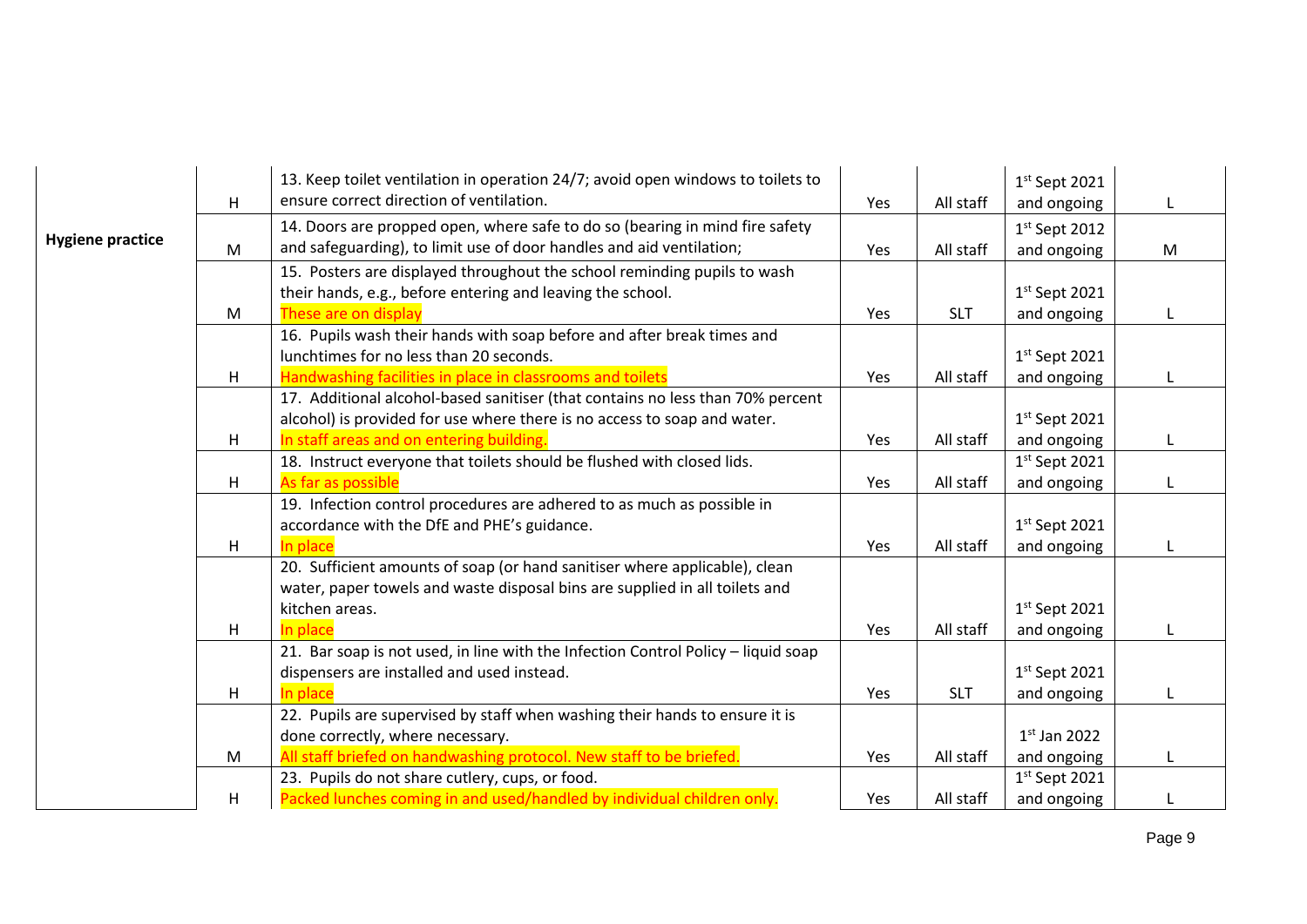|                                                                                   | H                                                      | Ensure sufficient equipment available so that crockery and cutlery not shared.<br>Children to continue to come to school PE ready<br>24. All utensils are thoroughly cleaned before and after use.<br>In place                                                                                                                                                                                                                            | Yes                    | All staff   | $1st$ Jan 2022<br>and ongoing  | L                                                    |
|-----------------------------------------------------------------------------------|--------------------------------------------------------|-------------------------------------------------------------------------------------------------------------------------------------------------------------------------------------------------------------------------------------------------------------------------------------------------------------------------------------------------------------------------------------------------------------------------------------------|------------------------|-------------|--------------------------------|------------------------------------------------------|
|                                                                                   | H                                                      | 25. "Hot desking" by staff is avoided however this is unavoidable, alcohol wipes<br>should be used to clean all touch surfaces e.g., PC keyboard, mouse, screen,<br>tabletop, phone etc                                                                                                                                                                                                                                                   | Yes                    | All staff   | $1st$ Sept 2021<br>and ongoing |                                                      |
|                                                                                   |                                                        | 26. Cleaners are employed by the school to carry out daily, thorough cleaning<br>that follows national guidance and is compliant with the COSHH Policy and the<br>Health and Safety Policy.<br>New domestic assistant after lunch time to clean toilets and contracted hours<br>of cleaning in line with guidance. Additional ICT suite cleaned after use by a<br>member of staff wiping down keyboards screen and mouse. All children to |                        |             | $1st$ Sept 2021                |                                                      |
|                                                                                   | M                                                      | hand sanitise on entry and exit.                                                                                                                                                                                                                                                                                                                                                                                                          | Yes                    | <b>SBM</b>  | and ongoing                    |                                                      |
|                                                                                   | M                                                      | 27. The Office Manager arranges enhanced cleaning to be undertaken where<br>required - advice about enhanced cleaning protocols is sought from the local<br>health team.                                                                                                                                                                                                                                                                  | Yes                    | <b>SBM</b>  | $1st$ Jan 2022<br>and ongoing  |                                                      |
|                                                                                   | <b>Risk</b><br>rating<br>prior to<br>action -<br>H/M/L | <b>Recommended controls/</b><br><b>Mitigation and Protective Measures</b>                                                                                                                                                                                                                                                                                                                                                                 | In<br>place?<br>Yes/No | By<br>whom? | <b>Deadline</b>                | <b>Risk rating</b><br>following<br>action -<br>H/M/L |
| <b>Spread of infection</b><br>when dealing with<br>a child needing 1:1<br>support | H                                                      | 1. Individual risk assessments produced by the school SENCO identifying<br>additional hazards due to the behaviours exhibited which might require<br>restraint e.g., spitting, biting etc.<br><b>Inclusion Manager has identified need</b>                                                                                                                                                                                                | Yes                    | LS.         | $1st$ Sept 2021<br>and ongoing | L                                                    |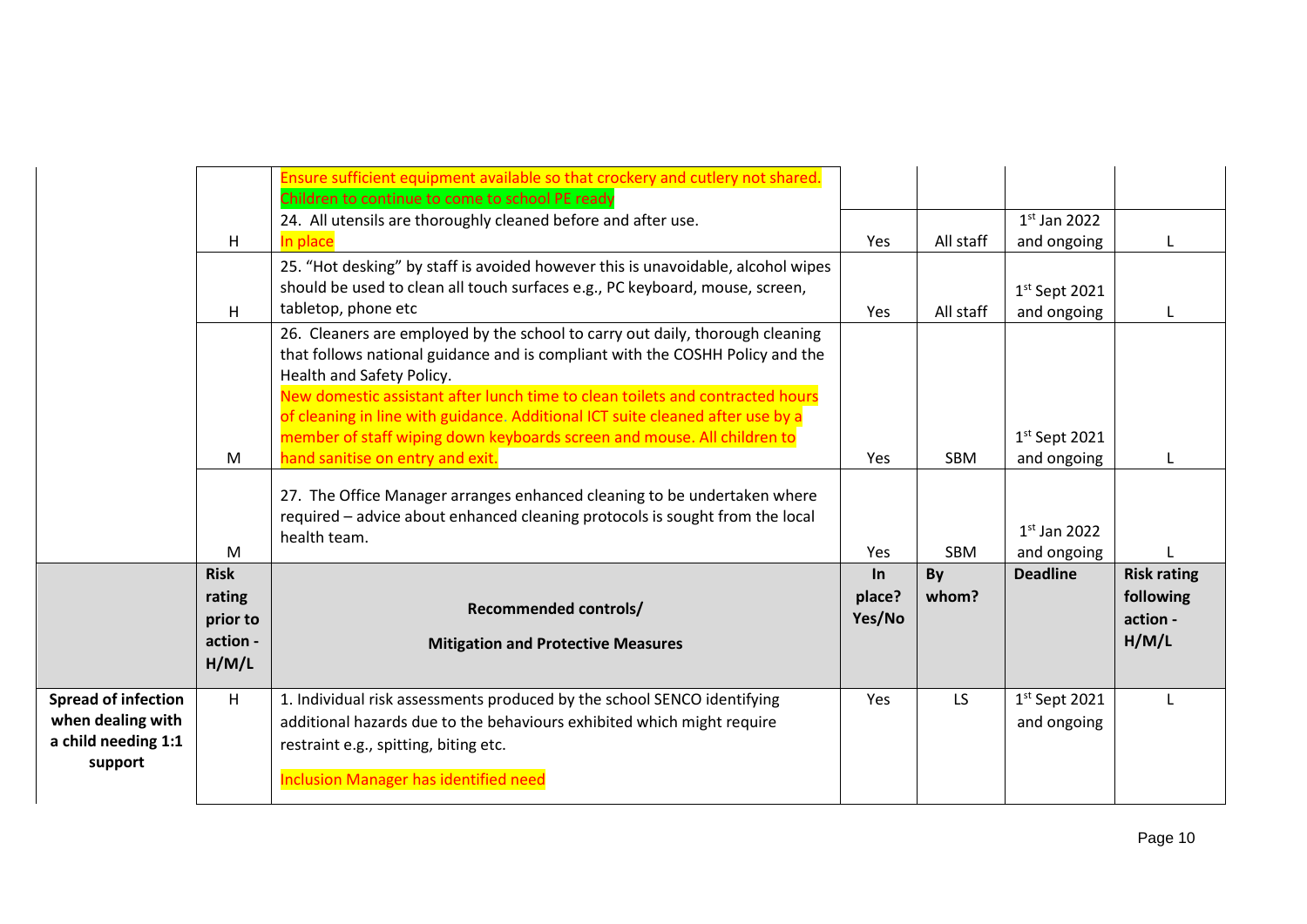| H                                                      | 2. Appropriate PPE will be provided as identified in the risk assessment, to<br>include disposable aprons, gloves, eye, and mask protection<br>PPE in stock. PPE zone stations regularly replenished. Gloves, masks, visors,<br>and aprons available. Delivered by Kent Jan 2022                                                                                | Yes                       | <b>SBM</b> | $1st$ Jan 2022<br>and ongoing  | M                                                    |
|--------------------------------------------------------|-----------------------------------------------------------------------------------------------------------------------------------------------------------------------------------------------------------------------------------------------------------------------------------------------------------------------------------------------------------------|---------------------------|------------|--------------------------------|------------------------------------------------------|
| H                                                      | 3. Reduced timetable / exclusion / inclusion considered if necessary if children<br>are acting in a way that staff are put at risk<br>New amended Behaviour Policy to be revisited with staff in January Inset 2022                                                                                                                                             | <b>Yes</b>                | <b>SLT</b> | $1st$ Jan 2022<br>and ongoing  |                                                      |
| M                                                      | 4. Walkie talkie or other means of communication available for the member of<br>staff<br>Every class to have a walkie talkie and charging station located near their class<br>especially in The Hub New Telephone system will be installed with extra<br>telephone points around school and in corridors<br>Staff must ensure that these are charged each night | Yes                       | <b>SLT</b> | $1st$ Jan 2022<br>and ongoing  | L                                                    |
| M                                                      | 5. A member of SLT is on "duty" and will hold a walkie talkie or other<br>communication available so can be summoned in the event of an issue<br>escalating                                                                                                                                                                                                     | Yes                       | <b>SLT</b> | $1st$ June 2021<br>and ongoing | L                                                    |
| <b>Risk</b><br>rating<br>prior to<br>action -<br>H/M/L | <b>Recommended controls/</b><br><b>Mitigation and Protective Measures</b>                                                                                                                                                                                                                                                                                       | $\ln$<br>place?<br>Yes/No |            |                                | <b>Risk rating</b><br>following<br>action -<br>H/M/L |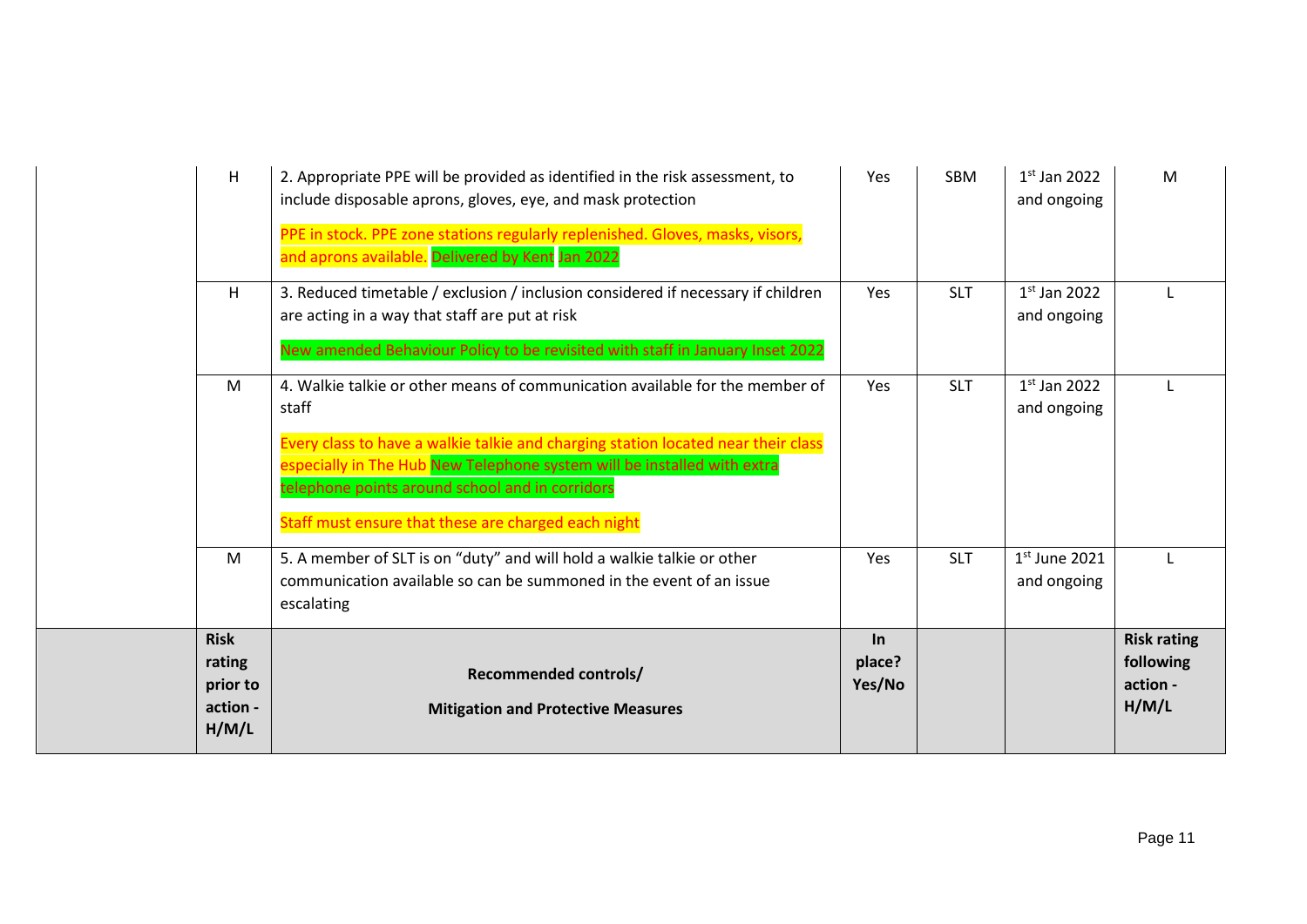| <b>Ill Health</b> |   | 1. Staff are informed of the symptoms of possible coronavirus infection, e.g., a<br>cough, difficulty in breathing and high temperature, and are kept up to date<br>with national guidance about the signs, symptoms, and transmission of<br>coronavirus.<br>Staff briefings in March/April and January 2021. Update in all staff briefings.<br>Repeated at beginning of Autumn term 2020. See TG Flow Chart<br>Twice weekly lateral flow testing by staff (to be recorded on Arbor) |     |            |                 |  |
|-------------------|---|--------------------------------------------------------------------------------------------------------------------------------------------------------------------------------------------------------------------------------------------------------------------------------------------------------------------------------------------------------------------------------------------------------------------------------------------------------------------------------------|-----|------------|-----------------|--|
|                   |   | Staff are encouraged to be vaccinated against COVID and to receive their                                                                                                                                                                                                                                                                                                                                                                                                             |     |            | $1st$ Jan 2022  |  |
|                   | M | booster.                                                                                                                                                                                                                                                                                                                                                                                                                                                                             | Yes | <b>SLT</b> | and ongoing     |  |
|                   |   | 2. Any pupil who displays signs of being unwell is immediately referred to the<br>designated member of staff/school nurse.<br>Staff to consult with flow-chart and take appropriate actions                                                                                                                                                                                                                                                                                          |     |            |                 |  |
|                   |   | Child displaying symptoms sent home for a test                                                                                                                                                                                                                                                                                                                                                                                                                                       |     |            |                 |  |
|                   |   | Public Health England is contacted for the most up to date advise on a case-by-                                                                                                                                                                                                                                                                                                                                                                                                      |     |            |                 |  |
|                   |   | case scenario.                                                                                                                                                                                                                                                                                                                                                                                                                                                                       |     |            |                 |  |
|                   |   | Designated areas for isolation. Door closed window open.                                                                                                                                                                                                                                                                                                                                                                                                                             |     |            | $1st$ Sept 2021 |  |
|                   | H | PPE must be worn by adults supervising children with symptoms                                                                                                                                                                                                                                                                                                                                                                                                                        | Yes | All staff  | and ongoing     |  |
|                   |   | 3. Any confirmed case of COVID 19 of staff contracted in school will be                                                                                                                                                                                                                                                                                                                                                                                                              |     |            |                 |  |
|                   |   | reported under RIDDOR (2013)                                                                                                                                                                                                                                                                                                                                                                                                                                                         |     |            | $1st$ Sept 2021 |  |
|                   | H | <b>Office Staff</b>                                                                                                                                                                                                                                                                                                                                                                                                                                                                  | Yes | <b>SLT</b> | and ongoing     |  |
|                   |   | 4. Where the first aider unavailable, staff act in line with the infection control                                                                                                                                                                                                                                                                                                                                                                                                   |     |            |                 |  |
|                   |   | arrangement and ensure that any unwell pupils are moved to an empty room                                                                                                                                                                                                                                                                                                                                                                                                             |     |            |                 |  |
|                   |   | whilst they wait for their parent to collect them. Staff supervising this should                                                                                                                                                                                                                                                                                                                                                                                                     |     |            |                 |  |
|                   |   | wear appropriate PPE i.e., apron, gloves, and mask if there is a risk of sharing                                                                                                                                                                                                                                                                                                                                                                                                     |     |            |                 |  |
|                   |   | bodily fluids                                                                                                                                                                                                                                                                                                                                                                                                                                                                        |     |            | $1st$ Sept 2021 |  |
|                   | H | In place                                                                                                                                                                                                                                                                                                                                                                                                                                                                             | Yes | All staff  | and ongoing     |  |
|                   |   | 5. Pupils displaying symptoms of coronavirus do not come into contact with                                                                                                                                                                                                                                                                                                                                                                                                           |     |            |                 |  |
|                   |   | other pupils and as few staff as possible, whilst still ensuring the pupil is safe.                                                                                                                                                                                                                                                                                                                                                                                                  |     |            |                 |  |
|                   |   | Isolate in rooms allocated in the Main school and The Hub with an adult                                                                                                                                                                                                                                                                                                                                                                                                              |     |            | $1st$ Sept 2021 |  |
|                   | H | supervising from a distance 2m. PPE is available in room and must be worn.                                                                                                                                                                                                                                                                                                                                                                                                           | Yes | All staff  | and ongoing     |  |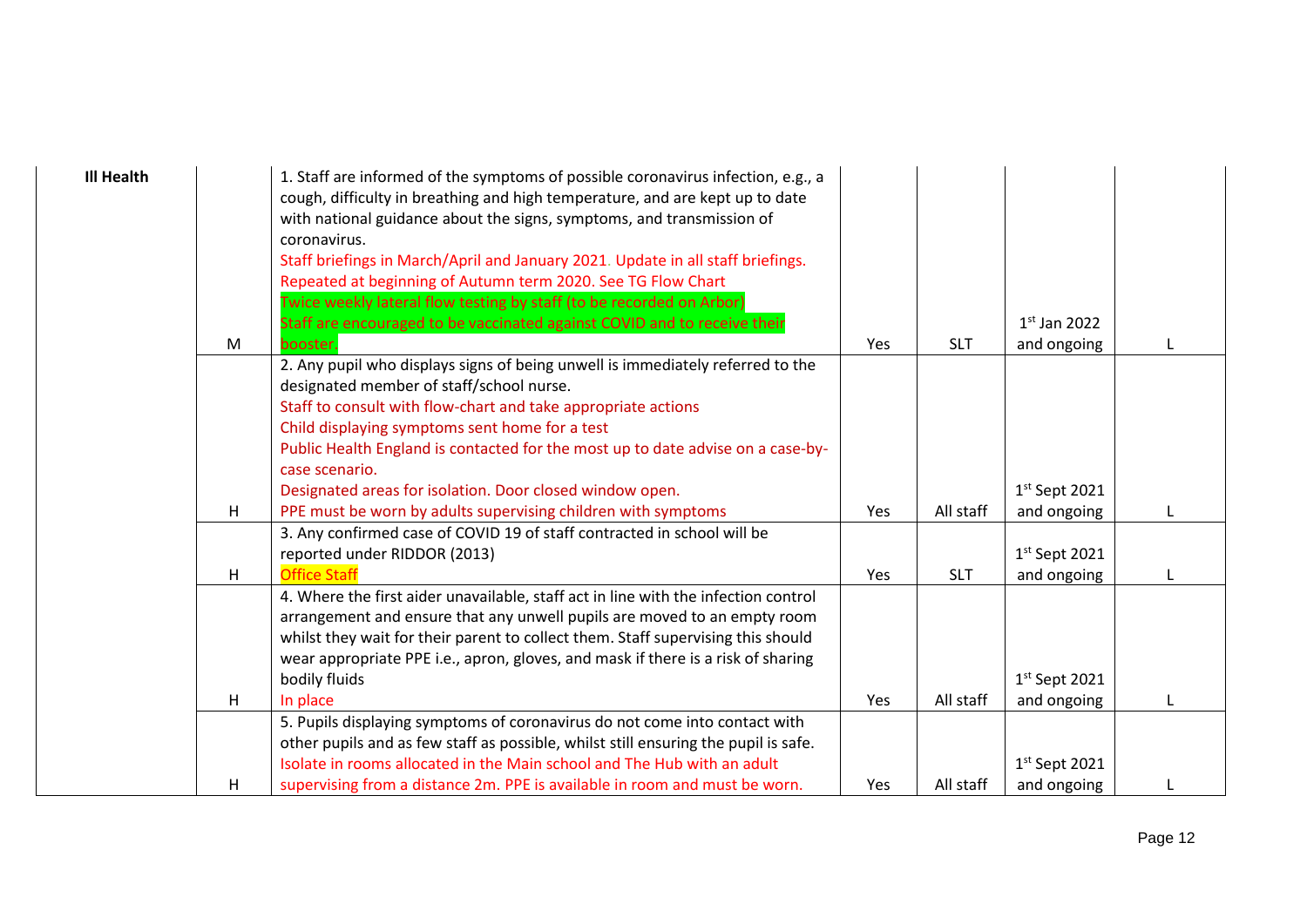|   | 6. The relevant member of staff calls for emergency assistance immediately if<br>the pupil's symptoms worsen. |            |           |                 |   |
|---|---------------------------------------------------------------------------------------------------------------|------------|-----------|-----------------|---|
|   | Walkie-talkies insitu in all classrooms. Staff must be sensitive to the messages                              |            |           |                 |   |
|   | that they communicate over the walkie talkie to other staff /SLT as children                                  |            |           | $1st$ Jan 2022  |   |
| н | can hear their comments. Also Office staff when contacting parents by phone.                                  | Yes        | All staff | and ongoing     |   |
|   | 7. The parents of an unwell pupil are informed as soon as possible of the                                     |            |           |                 |   |
|   | situation by a relevant member of staff.                                                                      |            |           | $1st$ Sept 2021 |   |
| M | <b>SLT</b>                                                                                                    | Yes        | All staff | and ongoing     |   |
|   | 8. Where contact with a pupil's parents cannot be made, appropriate                                           |            |           |                 |   |
|   | procedures are followed in accordance with those outlined in governmental                                     |            |           |                 |   |
|   | guidance and the Infection Control Policy.                                                                    |            |           | $1st$ Sept 2021 |   |
| н | SLT - a letter will be sent home regarding procedures to take                                                 | Yes        | All staff | and ongoing     |   |
|   | 9. Unwell pupils who are waiting to go home are kept in an area where they                                    |            |           |                 |   |
|   | can be at least two metres away from others.                                                                  |            |           | $1st$ Sept 2021 |   |
| н | <b>Allocated Isolation pods</b>                                                                               | Yes        | All staff | and ongoing     |   |
|   | 10. Areas used by unwell pupils who need to go home are thoroughly cleaned                                    |            |           |                 |   |
|   | once vacated. PPE as above must be worn.                                                                      |            |           | $1st$ Sept 2021 |   |
| H | Staff member in class to clean                                                                                | Yes        | All staff | and ongoing     | M |
|   | 11. If unwell pupils are waiting to go home, they are instructed to use different                             |            |           |                 |   |
|   | toilets to the rest of the school to minimise the spread of infection. Cleaned                                |            |           |                 |   |
|   | afterwards.                                                                                                   |            |           | $1st$ Sept 2021 |   |
| H | In place                                                                                                      | <b>Yes</b> | All staff | and ongoing     |   |
|   | 12. Parents are advised to contact 999 if their child becomes seriously ill or                                |            |           |                 |   |
|   | their life is at risk.                                                                                        |            | All       | $1st$ Sept 2021 |   |
| H | Letters sent to all parents and on website                                                                    | Yea        | staff     | and ongoing     |   |
|   | 13. Any medication given to ease the unwell individual's symptoms, e.g.,                                      |            |           |                 |   |
|   | paracetamol, is administered in accordance with the Administering                                             |            |           |                 |   |
|   | <b>Medications Policy.</b>                                                                                    |            | First     | $1st$ Sept 2021 |   |
| н | N/A                                                                                                           | Yes        | Aiders    | and ongoing     |   |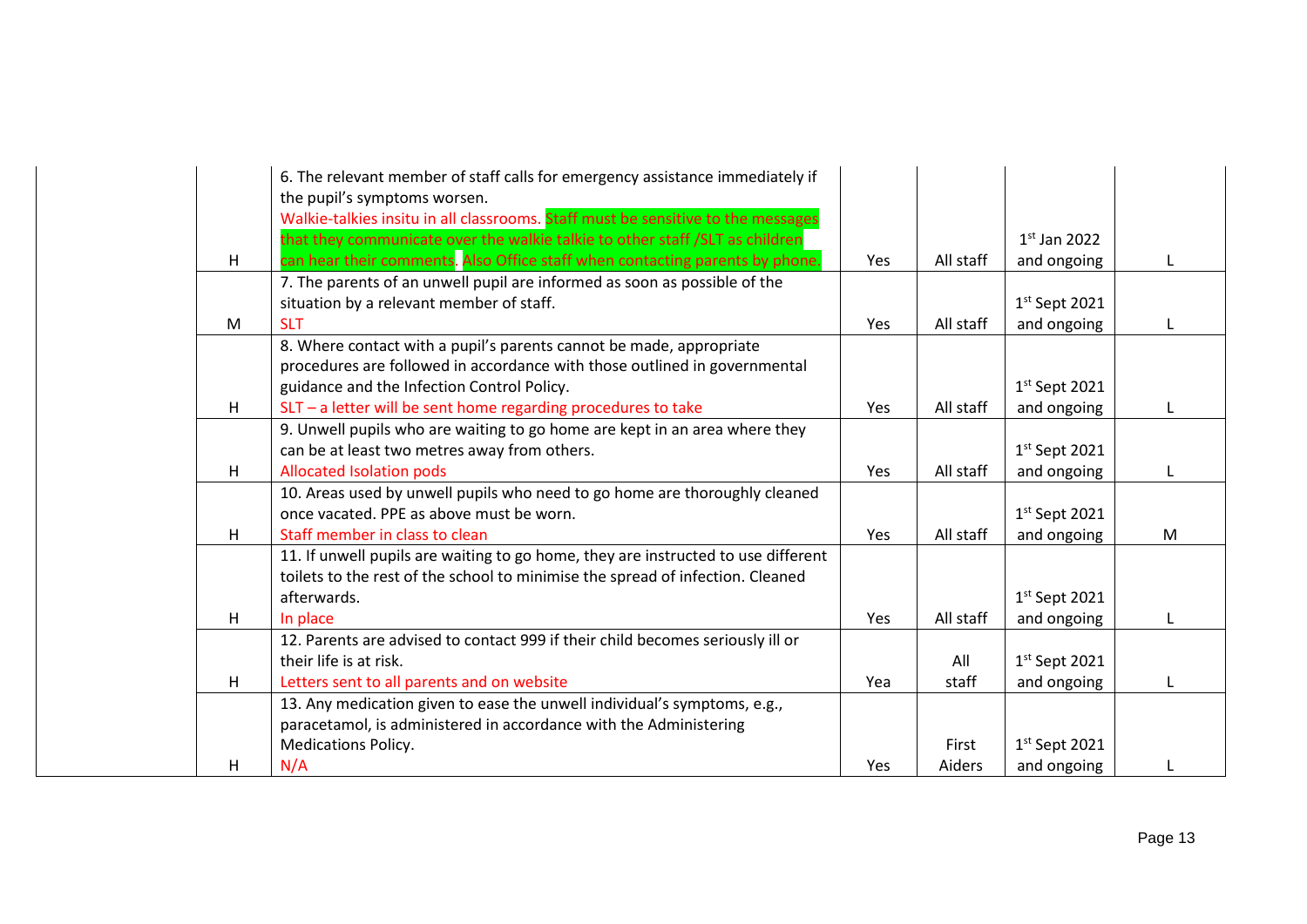|                            | <b>Risk</b><br>rating<br>prior to<br>action -<br>H/M/L | <b>Recommended controls/</b><br><b>Mitigation and Protective Measures</b>                                                                                           | In<br>place?<br>Yes/No | By<br>whom?    | <b>Deadline</b>                | <b>Risk rating</b><br>following<br>action -<br>H/M/L |
|----------------------------|--------------------------------------------------------|---------------------------------------------------------------------------------------------------------------------------------------------------------------------|------------------------|----------------|--------------------------------|------------------------------------------------------|
| <b>Spread of infection</b> |                                                        | 1. Spillages of bodily fluids, e.g. respiratory and nasal discharges, are cleaned                                                                                   |                        |                |                                |                                                      |
|                            |                                                        | up immediately in line with the Infection Control Policy and the DFE's Cleaning                                                                                     |                        |                |                                |                                                      |
|                            |                                                        | in non-healthcare settings guidance (Appendix 1)<br>https://www.gov.uk/government/publications/covid-19-decontamination-in-                                         |                        |                |                                |                                                      |
|                            | M                                                      | non-healthcare-settings/covid-19-decontamination-in-non-healthcare-settings                                                                                         | Yes                    | All staff      | $1st$ Sept 2021<br>and ongoing |                                                      |
|                            |                                                        | 2. Pupils are instructed to cough or sneeze into their elbow and use a tissue to                                                                                    |                        |                |                                |                                                      |
|                            |                                                        | cover their mouths where possible, disposing of the tissue in waste disposal                                                                                        |                        |                |                                |                                                      |
|                            |                                                        | units with lids                                                                                                                                                     |                        |                | $1st$ Sept 2021                |                                                      |
|                            | H                                                      | In Place                                                                                                                                                            | Yes                    | All staff      | and ongoing                    |                                                      |
|                            |                                                        | 3. Pupils clean their hands after they have coughed or sneezed.                                                                                                     |                        |                | $1st$ Sept 2021                |                                                      |
|                            | H                                                      | In Place                                                                                                                                                            | Yes                    | All staff      | and ongoing                    |                                                      |
|                            |                                                        | 4. Instruct everyone that toilets should be flushed.                                                                                                                |                        | SLT/Teac       | $1st$ Sept 2021                |                                                      |
|                            | H                                                      | Advised                                                                                                                                                             | Yes                    | hers           | and ongoing                    |                                                      |
|                            |                                                        | 5. There will be no visitors or admitted to the school except where there is a                                                                                      |                        |                |                                |                                                      |
|                            |                                                        | prior arrangement and all social distancing protocols are followed.                                                                                                 |                        |                | $1st$ Jan 2022                 |                                                      |
|                            | H                                                      | School office remains closed except by appointment                                                                                                                  | Yes                    | All staff      | and ongoing                    |                                                      |
|                            |                                                        | 6. Deliveries to be left outside until the end of the day or accepted into a                                                                                        |                        |                |                                |                                                      |
|                            |                                                        | well-ventilated area of the school. Anyone dealing with deliveries should follow                                                                                    |                        |                |                                |                                                      |
|                            |                                                        | the hand washing protocol after dealing with the items.                                                                                                             | Yes                    | Admin<br>staff | $1st$ Sept 2021                |                                                      |
|                            | н                                                      | Deliveries accepted into main foyer by school office.                                                                                                               |                        |                | and ongoing                    |                                                      |
|                            |                                                        | 7. Parents are informed via letter not to bring their children to school or on the<br>school premises if they show signs of being unwell and believe they have been |                        |                |                                |                                                      |
|                            |                                                        | exposed to coronavirus.                                                                                                                                             |                        |                | $1st$ Jan 2022                 |                                                      |
|                            | н                                                      | Parent Mail sent to parents 04 January 2022                                                                                                                         | <b>Yes</b>             | <b>SLT</b>     | and ongoing                    |                                                      |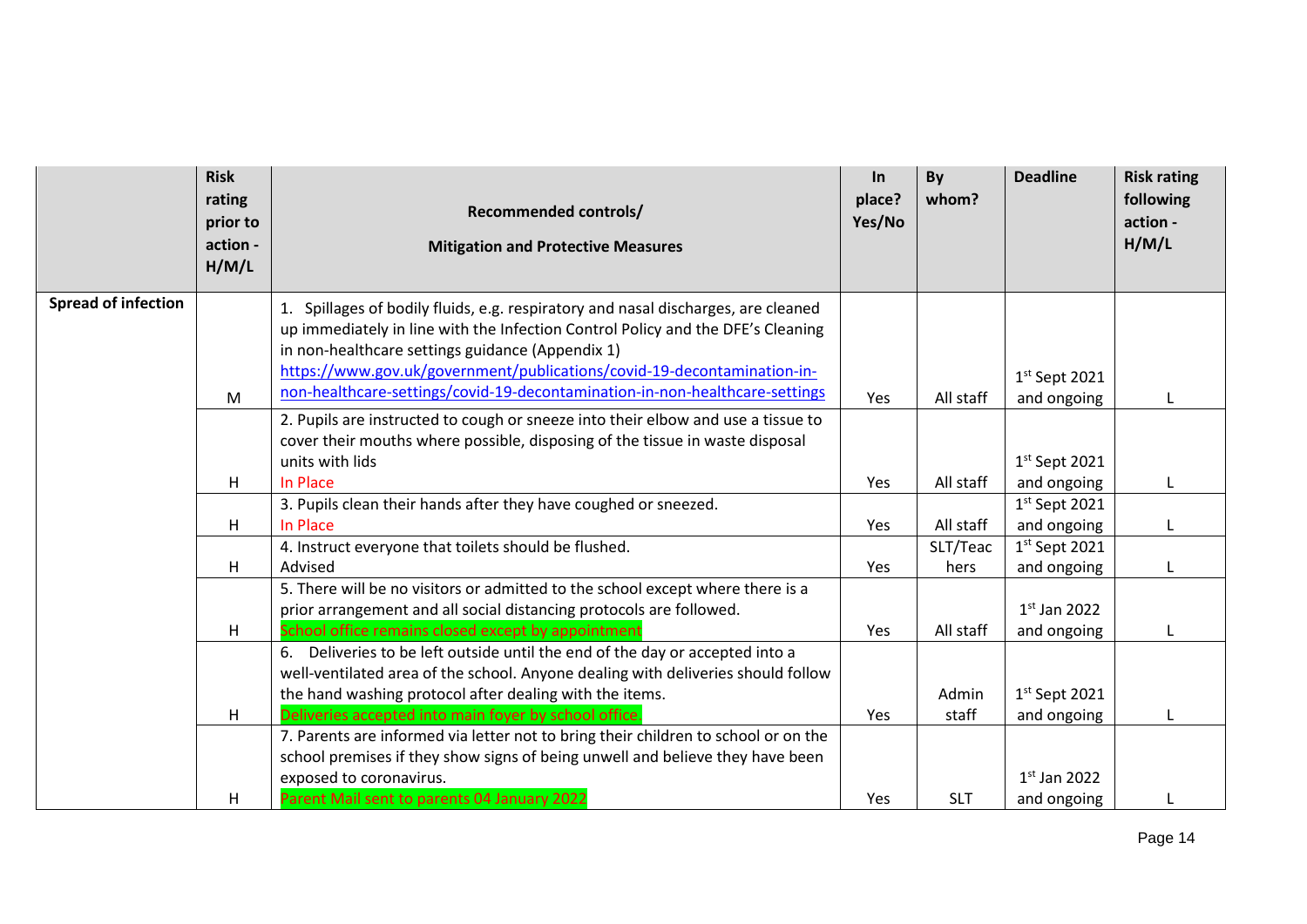|                     | H                                       | 8. Children who have displayed symptoms of coronavirus must self-isolate for<br>14 days before returning to school.<br>Medical advice must be sought and their whole household must remain in<br>isolation.<br>9. Parents Carers and children queue 2 metres apart at entrances and exits to | Yes              | <b>SLT</b>      | $1st$ Sept 2021<br>and ongoing | L                              |
|---------------------|-----------------------------------------|----------------------------------------------------------------------------------------------------------------------------------------------------------------------------------------------------------------------------------------------------------------------------------------------|------------------|-----------------|--------------------------------|--------------------------------|
|                     |                                         | avoid risks of transmission.                                                                                                                                                                                                                                                                 |                  |                 | $1st$ Jan 2022                 |                                |
|                     | H<br><b>Risk</b>                        | Staggered starts and collection as timetable - Parents to wear masks                                                                                                                                                                                                                         | Yes<br>In        | All staff<br>By | and ongoing<br><b>Deadline</b> | <b>Risk rating</b>             |
|                     | rating<br>prior to<br>action -<br>H/M/L | <b>Recommended controls/</b><br><b>Mitigation and Protective Measures</b>                                                                                                                                                                                                                    | place?<br>Yes/No | whom?           |                                | following<br>action -<br>H/M/L |
| Management of       |                                         | 1. Staff are made aware of the symptoms of coronavirus (see Appendix 2)                                                                                                                                                                                                                      |                  |                 |                                |                                |
| infectious diseases |                                         |                                                                                                                                                                                                                                                                                              |                  |                 | $1st$ Sept 2021                |                                |
|                     | H                                       | TG Flow Chart is displayed in classrooms and available to staff                                                                                                                                                                                                                              | Yes              | All staff       | and ongoing                    |                                |
|                     |                                         | 2. Staff are vigilant, and report concerns about a pupil's symptoms to the                                                                                                                                                                                                                   |                  |                 |                                |                                |
|                     | H                                       | designated member of staff/school nurse.<br>All staff know and understand this                                                                                                                                                                                                               | Yes              | All staff       | $1st$ Sept 2021<br>and ongoing | L                              |
|                     |                                         | 3. The school is consistent in its approach to the management of suspected and                                                                                                                                                                                                               |                  |                 |                                |                                |
|                     |                                         | confirmed cases of coronavirus.                                                                                                                                                                                                                                                              |                  |                 | $1st$ Sept 2021                |                                |
|                     | H                                       | School Flow Chart is followed by all staff                                                                                                                                                                                                                                                   | Yes              | All staff       | and ongoing                    |                                |
|                     |                                         | 4. Social distancing measures are implemented as much as possible<br>2 m social distancing by all staff and parents                                                                                                                                                                          |                  |                 |                                |                                |
|                     |                                         | All children are given reminders in class regarding social distancing outside                                                                                                                                                                                                                |                  |                 | $1st$ Sept 2021                |                                |
|                     | H                                       | school.                                                                                                                                                                                                                                                                                      | Yes              | All staff       | and ongoing                    |                                |
|                     |                                         | 5. There are plans in place for the movement of children around the school (as                                                                                                                                                                                                               |                  |                 |                                |                                |
|                     |                                         | above)                                                                                                                                                                                                                                                                                       |                  |                 | $1st$ Jan 2022                 |                                |
|                     | H                                       | See separate plans                                                                                                                                                                                                                                                                           | Yes              | All staff       | and ongoing                    |                                |
|                     |                                         | 6. The timetable is adapted to stagger play and lunch times (as above)                                                                                                                                                                                                                       |                  |                 | $1st$ Jan 2022                 |                                |
|                     | H                                       | See separate plans                                                                                                                                                                                                                                                                           | <b>Yes</b>       | All staff       | and ongoing                    |                                |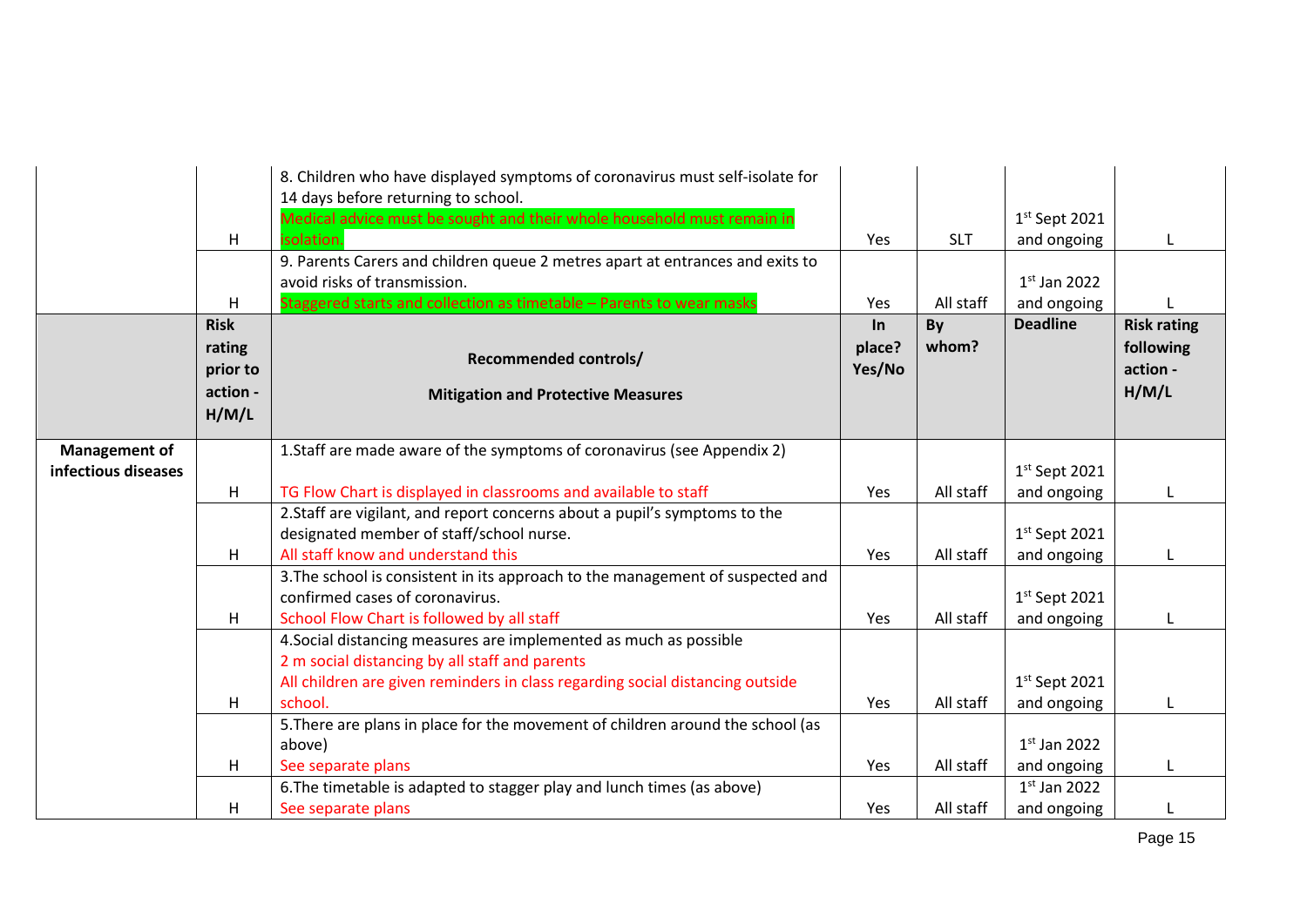|                                | H                                                      | 7. The SBM monitors the cleaning standards of school cleaning contractors and<br>discusses any additional measures required with regards to managing the<br>spread of coronavirus. | Yes                       | SBM                    | $1st$ June 2021<br>and ongoing |                                                      |
|--------------------------------|--------------------------------------------------------|------------------------------------------------------------------------------------------------------------------------------------------------------------------------------------|---------------------------|------------------------|--------------------------------|------------------------------------------------------|
|                                | <b>Risk</b><br>rating<br>prior to<br>action -<br>H/M/L | <b>Recommended controls/</b><br><b>Mitigation and Protective Measures</b>                                                                                                          | $\ln$<br>place?<br>Yes/No | By<br>whom?            | <b>Deadline</b>                | <b>Risk rating</b><br>following<br>action -<br>H/M/L |
| <b>Wellbeing for</b><br>pupils | M                                                      | 1. Children to have the same class teacher and LSA wherever possible<br>January 2022                                                                                               | Yes                       | <b>SLT</b>             | $1st$ Sept 2021<br>and ongoing |                                                      |
|                                | M                                                      | 2. Transition / induction activities undertaken by group teachers<br>Attendance discussed with vulnerable children and parents                                                     | Yes                       | Teachers               | $1st$ Sept 2021<br>and ongoing |                                                      |
|                                | M                                                      | 3. Welfare officer to address emotional needs of children<br>Regular Safeguarding and welfare meetings with HT and inclusion Manager                                               | Yes                       | All staff              | $1st$ Sept 2021<br>and ongoing |                                                      |
|                                | M                                                      | 4. Age-appropriate interventions are developed by teaching staff<br><b>Inclusion Manager to oversee with HT</b>                                                                    | Yes                       | Teachers               | $1st$ Sept 2021<br>and ongoing |                                                      |
|                                | M                                                      | Reduced time in school to ensure transition is successful from home to<br>5.<br>school<br>Individual return to school /transition plans in place and discussed with parents        | Yes                       | All staff<br><b>LS</b> | $1st$ Sept 2021<br>and ongoing |                                                      |
|                                | M                                                      | 6. 2 metre social distancing ELSA / HSLW provision available for children who<br>are distressed<br>Inclusion Manager to undertake Individual risk assessment for each pupil        | Yes                       | All staff              | $1st$ Sept 2021<br>and ongoing |                                                      |
|                                | <b>Risk</b><br>rating<br>prior to<br>action -<br>H/M/L | <b>Recommended controls/</b><br><b>Mitigation and Protective Measures</b>                                                                                                          | In<br>place?<br>Yes/No    | By<br>whom?            | <b>Deadline</b>                | <b>Risk rating</b><br>following<br>action -<br>H/M/L |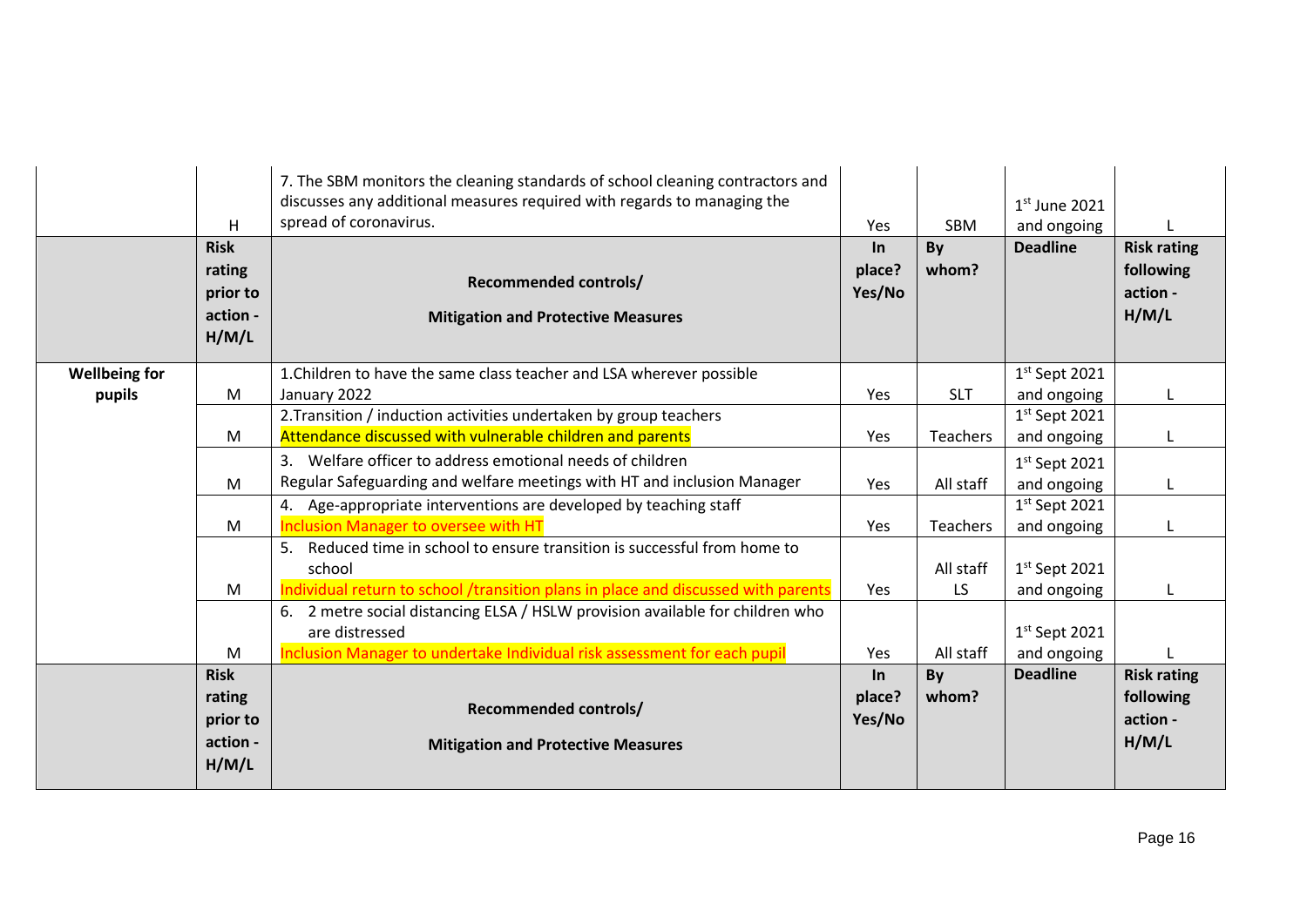| <b>Wellbeing for staff</b> |   | 1. Risk assessment, control measures and operational procedures shared          |            |            |                 |  |
|----------------------------|---|---------------------------------------------------------------------------------|------------|------------|-----------------|--|
|                            |   | with all staff members                                                          |            |            | $1st$ Sept 2021 |  |
|                            | M |                                                                                 | <b>Yes</b> | <b>SLT</b> | and ongoing     |  |
|                            |   | Regular staff meeting (virtually) to discuss concerns and review shared<br>2.   |            |            |                 |  |
|                            |   | control measures / operational procedures                                       |            |            | $1st$ Jan 2022  |  |
|                            |   | <b>Weekly Updates by e-mail</b>                                                 | ves        | <b>SLT</b> | and ongoing     |  |
|                            |   | 3. Staff will be reminded of the school's Employee Assistance Programme         |            |            | $1st$ Sept 2021 |  |
|                            |   | Well-Being Newsletter for all staff                                             | Yes        | <b>SLT</b> | and ongoing     |  |
|                            |   | 4. At least one SLT member of staff on site or available by phone every day for |            |            |                 |  |
|                            |   | staff to share concerns with. Designated Senior Teacher if SLT are not on site  |            |            | $1st$ Sept 2021 |  |
|                            | M | <b>Approved by CEO of Trust</b>                                                 | Yes        | <b>SLT</b> | and ongoing     |  |
|                            |   | 5. The risk assessment will be reviewed or where changes are required           |            |            |                 |  |
|                            |   | following feedback from staff - daily, weekly etc or where it is superseded by  |            |            |                 |  |
|                            |   | guidance from the government.                                                   |            |            | $1st$ Jan 2022  |  |
|                            | M | Amended Risk Assessments sent to all staff by email                             | Yes        | <b>SLT</b> | and ongoing     |  |
|                            |   | 6.All staff to socially distance from each other and must be vigilant and       |            |            |                 |  |
|                            |   | intervene when other staff members are not complying with this                  |            |            | $1st$ Jan 2022  |  |
|                            | M | Staff room and Room opposite Year 4 can be used with venatilation               | Yes        | All staff  | and ongoing     |  |
|                            |   | 7. Where a 2-metre distance cannot be maintained e.g., administering minor      |            |            |                 |  |
|                            |   | first aid, passing another person on the corridor, close contact should be kept |            |            |                 |  |
|                            |   | to a minimum – clinical guidance shows that close contact should be less than   |            |            |                 |  |
|                            |   | 15 minutes                                                                      |            |            | $1st$ Sept 2021 |  |
|                            | M |                                                                                 | Yes        | All staff  | and ongoing     |  |
|                            |   | 8. Current clinical guidance is that masks for general use are not required in  |            |            |                 |  |
|                            |   | schools                                                                         |            |            | $1st$ Jan 2022  |  |
|                            |   | Masks must be worn in communal areas.                                           | Yes        | All staff  | and ongoing     |  |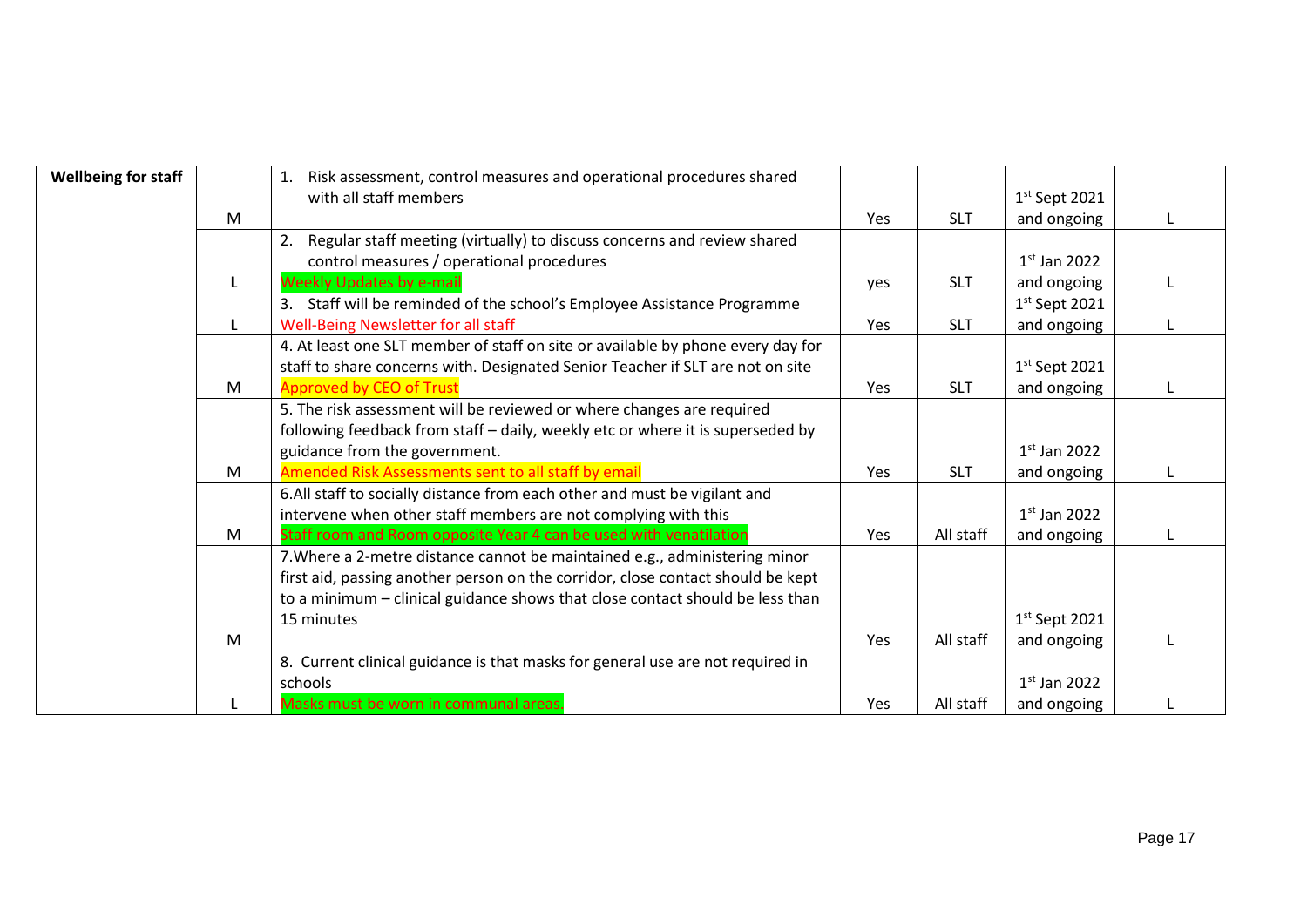|   | 7. Appropriate PPE will be available for use in specific circumstances i.e.,<br>when dealing with first aid incidents where social distancing cannot be<br>maintained, dealing with someone who has presented with symptoms,<br>cleaning an area where someone suspected of having the infection has |            |            |                                  |  |
|---|------------------------------------------------------------------------------------------------------------------------------------------------------------------------------------------------------------------------------------------------------------------------------------------------------|------------|------------|----------------------------------|--|
|   | been isolated or has been in contact with.                                                                                                                                                                                                                                                           | <b>Yes</b> |            | $1st$ June 2020                  |  |
| H | 8. Designated staff areas will be identified, and staff will remain at a distance                                                                                                                                                                                                                    |            | All staff  | and ongoing                      |  |
|   | of 2 metres in these areas.                                                                                                                                                                                                                                                                          |            |            | $1st$ June 2020                  |  |
| H |                                                                                                                                                                                                                                                                                                      | <b>Yes</b> | All staff  | and ongoing                      |  |
|   | 9. Teachers will continue to have allocated time for PPA.                                                                                                                                                                                                                                            |            |            | $1st$ June 2020                  |  |
| M |                                                                                                                                                                                                                                                                                                      |            | Teachers   | and ongoing                      |  |
|   | 10. Staff who have underlying health conditions should undertake an<br>individual risk assessment (see Appendix 3) which will be discussed with a<br>member of SLT                                                                                                                                   |            |            |                                  |  |
|   | IMR to carry out individual risk assessments in line with Trust guidance as                                                                                                                                                                                                                          |            |            | $1st$ Sept 2021                  |  |
| H | necessary                                                                                                                                                                                                                                                                                            | <b>Yes</b> | <b>SLT</b> | and ongoing                      |  |
|   | 11. Staff who fall under the clinically extremely vulnerable category i.e., staff<br>who are shielding and have received a shielding letter, work from home?                                                                                                                                         |            |            | $1st$ Sept 2021                  |  |
| H | <b>Discuss with CHT</b>                                                                                                                                                                                                                                                                              | <b>Yes</b> | <b>SLT</b> | and ongoing                      |  |
| H | 12. Staff provided with Lateral Flow test kits for twice weekly home testing<br>(see separate testing risk assessment)                                                                                                                                                                               | Yes        | All staff  | $1st$ January<br>2022<br>ongoing |  |
|   | 13. It is preferred but not obligatory that temporary or supply staff have                                                                                                                                                                                                                           |            |            |                                  |  |
|   | already undertaken a Covid-19 test prior to working at the academy. However,                                                                                                                                                                                                                         |            |            |                                  |  |
|   | under no circumstances should supply staff come into the school if awaiting                                                                                                                                                                                                                          |            |            | Updated 28 <sup>th</sup>         |  |
| H | test results or displaying any symptoms of Covid-19                                                                                                                                                                                                                                                  |            |            | September                        |  |
|   | This is no longer current guidance                                                                                                                                                                                                                                                                   | <b>Yes</b> | <b>SLT</b> | 2020                             |  |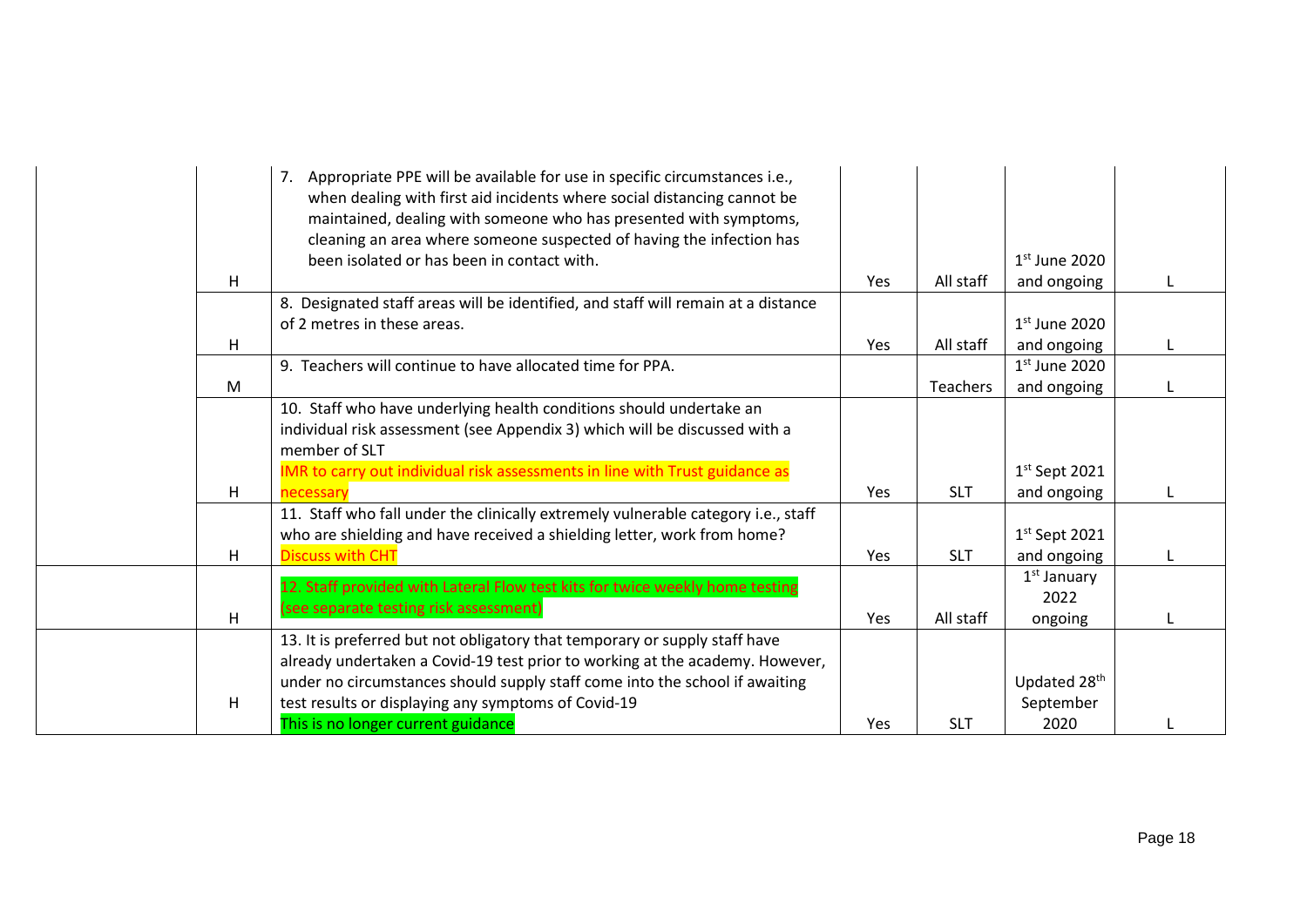|                               | <b>Risk</b><br>rating<br>prior to<br>action -<br>H/M/L | <b>Recommended controls/</b><br><b>Mitigation and Protective Measures</b>                                                                                                                                                                                                                                                      | In<br>place?<br>Yes/No    | By<br>whom? | <b>Deadline</b>                | <b>Risk rating</b><br>following<br>action -<br>H/M/L |
|-------------------------------|--------------------------------------------------------|--------------------------------------------------------------------------------------------------------------------------------------------------------------------------------------------------------------------------------------------------------------------------------------------------------------------------------|---------------------------|-------------|--------------------------------|------------------------------------------------------|
| Parental<br><b>Engagement</b> | M                                                      | 1. Parents are told that if their child needs to be accompanied to the education<br>or childcare setting then only one parent can attend.<br><b>Parents Mail letters</b>                                                                                                                                                       | Yes                       | <b>SLT</b>  | $1st$ Jan 2022<br>and ongoing  | M                                                    |
|                               | н                                                      | 2. Parents are told their allocated drop off and collection times and the process<br>for doing so, including protocols for minimising adult to adult contact (for<br>Staggered Starts and collection as separate timetable                                                                                                     | Yes                       | <b>SLT</b>  | $1st$ Jan 2022<br>and ongoing  | M                                                    |
|                               |                                                        | 4. Parents are told that they cannot gather at entrance gates or doors, or<br>enter the site (unless they have a pre-arranged appointment, which should<br>be conducted safely following the social distancing protocols)<br>Masks should be worn on collecting and dropping off children.<br>5.<br><b>Parent Mail Letters</b> |                           |             | $1st$ Jan 2022                 |                                                      |
|                               | H                                                      |                                                                                                                                                                                                                                                                                                                                | Yes                       | <b>SLT</b>  | and ongoing                    | M                                                    |
|                               | <b>Risk</b><br>rating<br>prior to<br>action -<br>H/M/L | <b>Recommended controls/</b><br><b>Mitigation and Protective Measures</b>                                                                                                                                                                                                                                                      | $\ln$<br>place?<br>Yes/No | By<br>whom? | <b>Deadline</b>                | <b>Risk rating</b><br>following<br>action -<br>H/M/L |
| Communication                 | H                                                      | 1. Children, young people, parents, carers, or any visitors, such as suppliers,<br>are told not to enter the education or childcare setting if they are displaying<br>any symptoms of coronavirus (following the COVID-19: guidance for<br>households with possible coronavirus infection)                                     | Yes                       | <b>SLT</b>  | $1st$ June 2020<br>and ongoing | M                                                    |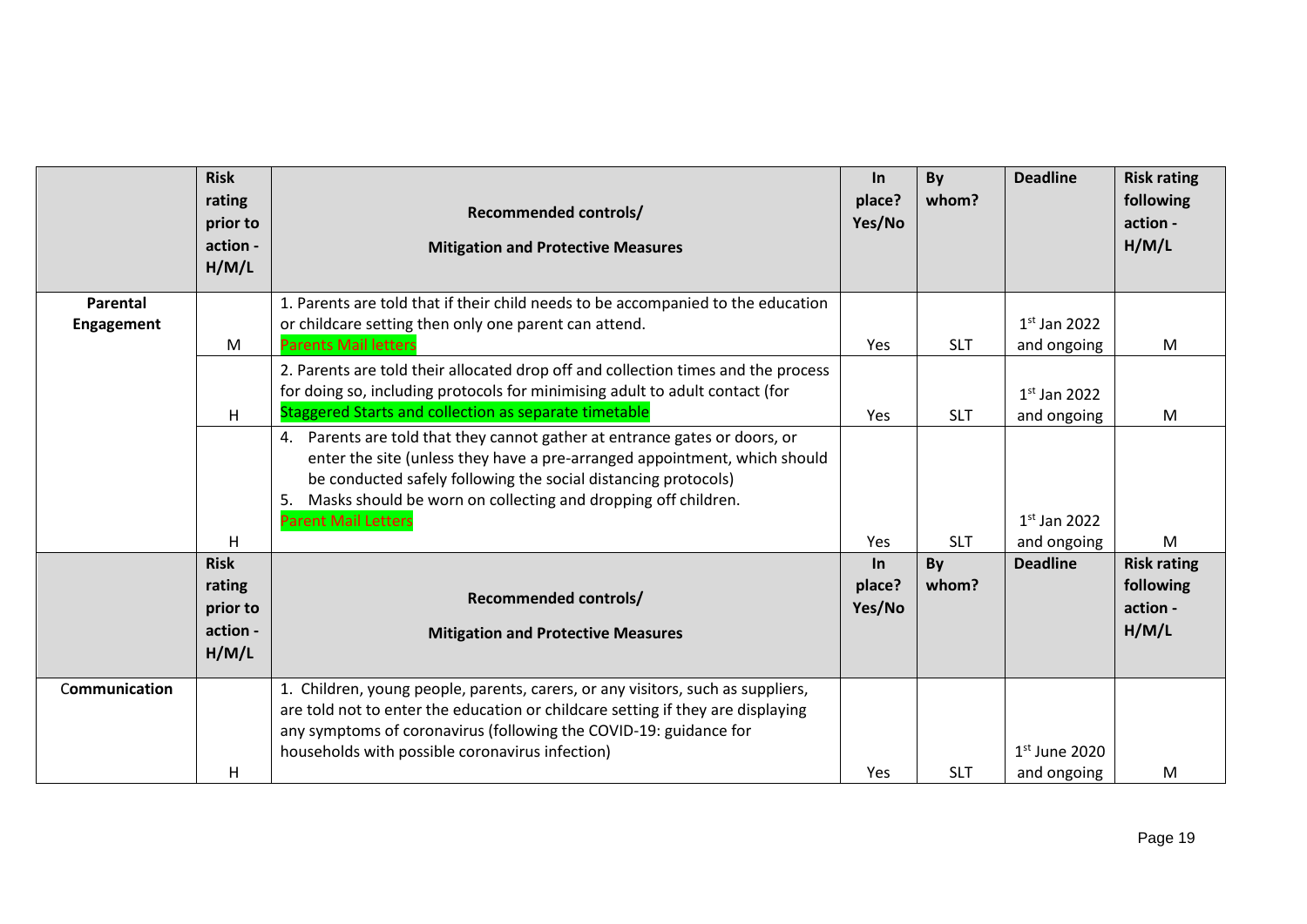|    | 2. All member of staff reports immediately to the headteacher about any<br>cases of suspected coronavirus, even if they are unsure. |     |                 |                 |   |
|----|-------------------------------------------------------------------------------------------------------------------------------------|-----|-----------------|-----------------|---|
|    | All staff must report if they have a pupil with a suspected case AND must                                                           |     |                 |                 |   |
|    | report if they have taken a COVID -19 / omicron PCR test to the HT and stay at                                                      |     |                 |                 |   |
| H. | home until the test result is received.                                                                                             | Yes | All staff       | $1st$ Jan 2022  |   |
|    | 3. The headteacher contacts Trust CEO immediately about any suspected                                                               |     |                 |                 |   |
|    | cases of coronavirus, even if they are unsure, and discusses if any further                                                         |     |                 |                 |   |
|    | action needs to be taken; there is also the option to call the Department of                                                        |     |                 |                 |   |
|    | Education Schools helpline 0800 0468687                                                                                             |     |                 | $1st$ Sept 2021 |   |
| Н  | <b>PHE</b> notified.                                                                                                                | Yes | IR              | and ongoing     |   |
|    | 4. Schools contact the Trust CEO if there are any specific recommendations                                                          |     |                 |                 |   |
|    | for their school.                                                                                                                   |     |                 | $1st$ Sept 2021 |   |
| H  |                                                                                                                                     | Yes | IR.             | and ongoing     | L |
|    | 5. Schools keep pupils and parents adequately updated about any changes to                                                          |     |                 |                 |   |
|    | infection control procedures as necessary.                                                                                          |     |                 | $1st$ Jan 2022  |   |
| M  | Via Parent Mail, Newsletter and Website                                                                                             | Yes | <b>Teachers</b> | and ongoing     |   |
|    | 6. There is early communication with contractors and suppliers that will be                                                         |     |                 |                 |   |
|    | needed to prepare for them to support your plans for opening for example,                                                           |     |                 |                 |   |
|    | cleaning, catering, food supplies, hygiene suppliers; their risk assessments for                                                    |     |                 |                 |   |
|    | coronavirus should be requested and the school risk assessment shared                                                               |     |                 | $1st$ Sept 2021 |   |
|    |                                                                                                                                     | Yes | <b>SBM</b>      | and ongoing     |   |
|    | 7. Cleaning contractors or staff are briefed on the additional cleaning                                                             |     |                 |                 |   |
|    | requirements and agree additional hours to allow for this.                                                                          |     |                 | $1st$ Sept 2021 |   |
| M  | <b>HT and Office Manager to advise</b>                                                                                              | Yes | <b>SBM</b>      | and ongoing     |   |
|    | 8. The school communicates with parents via letter/email regarding any                                                              |     |                 |                 |   |
|    | updates to school procedures which are affected by the coronavirus pandemic.                                                        |     |                 | $1st$ Sept 2021 |   |
| M  | In place                                                                                                                            | Yes | <b>SLT</b>      | and ongoing     |   |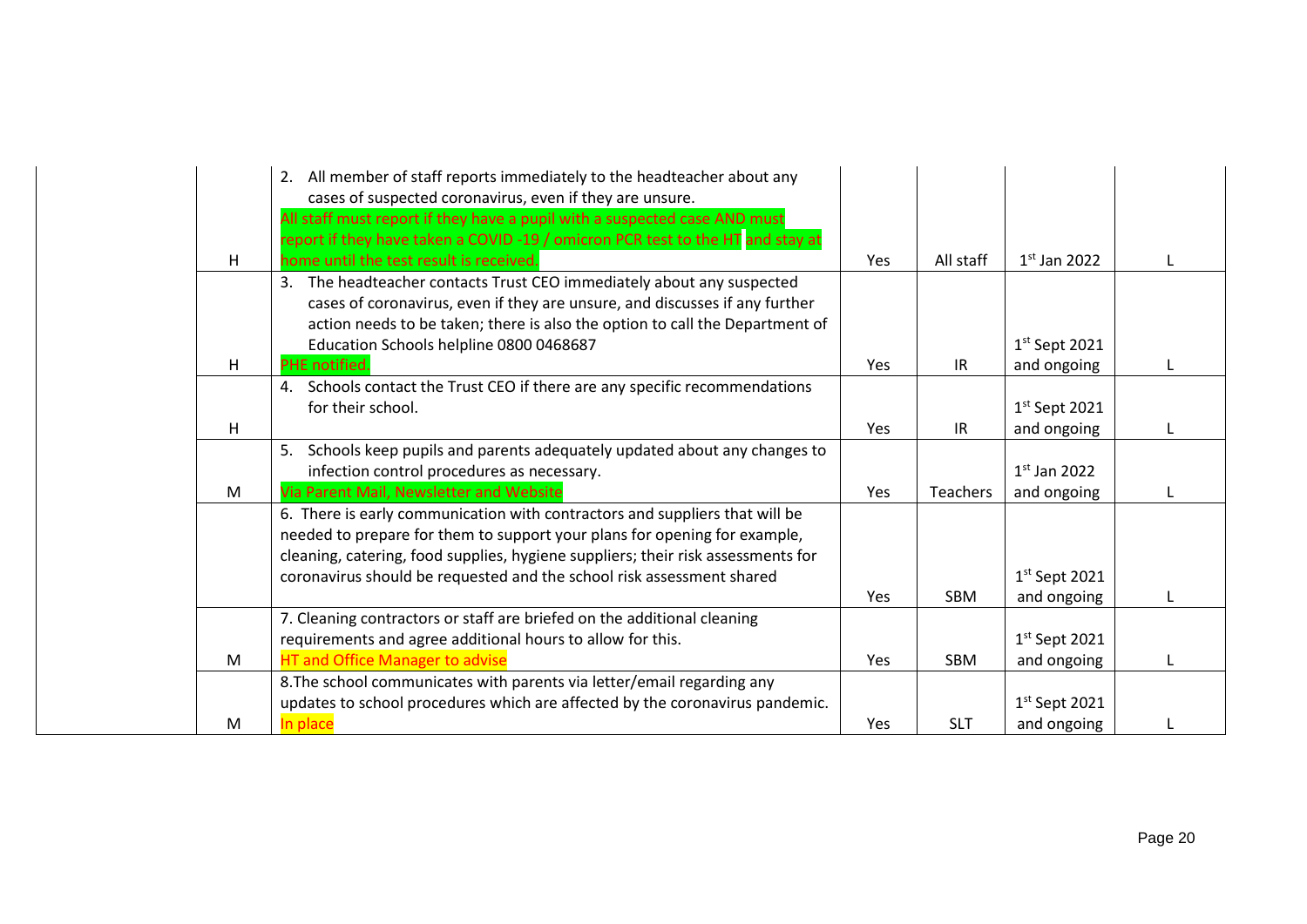|                       | <b>Risk</b><br>rating<br>prior to<br>action -<br>H/M/L | <b>Recommended controls/</b><br><b>Mitigation and Protective Measures</b>                                                                                                                                           | <b>Partial</b><br>$\ln$<br>place?<br>Yes/No | By<br>whom? | <b>Deadline</b>                | <b>Risk rating</b><br>following<br>action -<br>H/M/L |
|-----------------------|--------------------------------------------------------|---------------------------------------------------------------------------------------------------------------------------------------------------------------------------------------------------------------------|---------------------------------------------|-------------|--------------------------------|------------------------------------------------------|
| <b>Partial school</b> |                                                        | 1. Pupils working from home are assigned work to complete to a timeframe                                                                                                                                            |                                             |             |                                |                                                      |
| closure               |                                                        | set by their teacher.                                                                                                                                                                                               |                                             |             |                                |                                                      |
|                       |                                                        | Oak Academy can be used or TGA staff will set work for pupils to download at                                                                                                                                        |                                             |             | Sept 2021                      |                                                      |
|                       |                                                        | home. DOJO platform to be used for Class Remote Learning - Contingency Plan                                                                                                                                         |                                             |             | and Jan 2022                   |                                                      |
|                       | L                                                      | updated January 2022<br>2. The headteacher maintains their plan for pupils' continued education during                                                                                                              | Yes                                         | Teachers    | and ongoing                    |                                                      |
|                       |                                                        | partial school closure to ensure there is minimal disruption to pupils' learning -                                                                                                                                  |                                             |             | Sept and Jan                   |                                                      |
|                       |                                                        | this includes their plan to monitor pupils' learning while not in school.                                                                                                                                           |                                             | Teachers/   | 2022                           |                                                      |
|                       | M                                                      | <b>Communication via Parent Mail Newsletter and website</b>                                                                                                                                                         | Yes                                         | SLT/TAs     | ongoing                        |                                                      |
|                       |                                                        | 3. The Behavioural Policy and Staff Code of Conduct are adhered to at all                                                                                                                                           |                                             |             | $1st$ Sept 2021                |                                                      |
|                       | M                                                      | times, even while working remotely;                                                                                                                                                                                 | Yes                                         | All staff   | and ongoing                    |                                                      |
|                       |                                                        | 6. The headteacher ensures all pupils have access to schoolwork and the<br>necessary reading materials at home.                                                                                                     |                                             |             | $1st$ Sept 2021                |                                                      |
|                       | M                                                      | Via Website and reading books to be sent home                                                                                                                                                                       | Yes                                         | <b>SLT</b>  | and ongoing                    |                                                      |
|                       |                                                        | 5. The headteacher works with the ICT Lead to ensure that technology used is<br>accessible to all pupils - alternative arrangements are put in place where<br>required.<br>SLT now have access to alter the Website |                                             |             | Sept and Jan                   |                                                      |
|                       | M                                                      | Pupils are reminded about on-line safety and social media                                                                                                                                                           | Yes                                         | <b>SLT</b>  | 202 ongoing                    |                                                      |
|                       |                                                        | 7. The school manages the use of parents' and pupils' contact details in line<br>with the Data Protection Policy and Records Management Policy, e.g.,<br>collecting emails to send schoolwork to pupils.            |                                             |             | $1st$ Sept 2021                |                                                      |
|                       | L                                                      | place in school office<br><u>In</u>                                                                                                                                                                                 | Yes                                         | All staff   | and ongoing                    |                                                      |
|                       | M                                                      | 7. The headteacher liaises with other schools to find pupils a temporary place<br>at a different school where their usual school has to close.                                                                      | Yes                                         | <b>SLT</b>  | $1st$ Sept 2021<br>and ongoing |                                                      |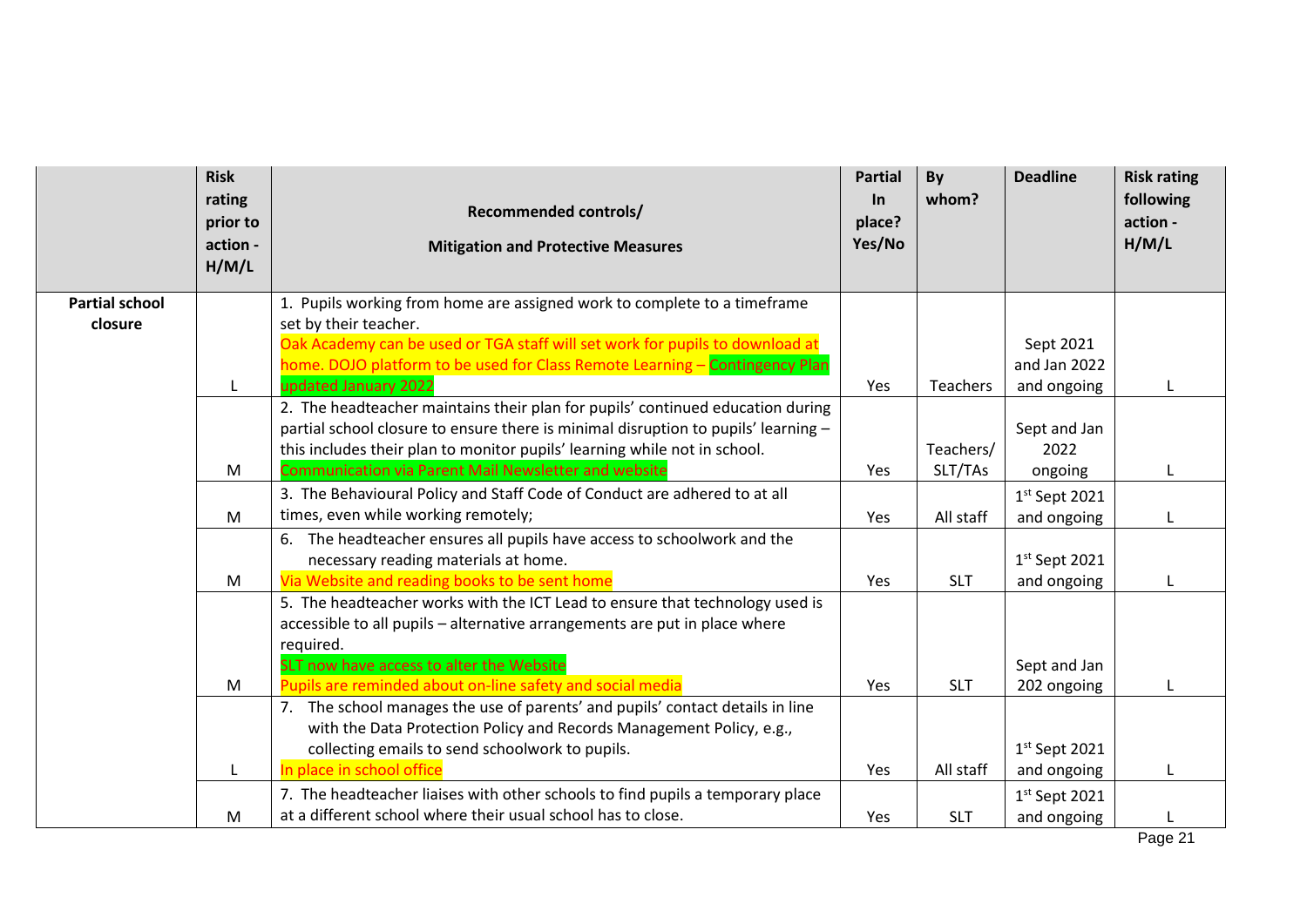|                    |                                                        | Via Kent HT Whats App group or Kent HT Email group                                                                                                                                                                                                         |                               |             |                                |                                                      |
|--------------------|--------------------------------------------------------|------------------------------------------------------------------------------------------------------------------------------------------------------------------------------------------------------------------------------------------------------------|-------------------------------|-------------|--------------------------------|------------------------------------------------------|
|                    | M                                                      | 8. The headteacher accepts pupils from other schools where necessary to help<br>children access essential education during the coronavirus pandemic.                                                                                                       | Yes                           | <b>SLT</b>  | $1st$ Sept 2021<br>and ongoing |                                                      |
|                    | <b>Risk</b><br>rating<br>prior to<br>action -<br>H/M/L | <b>Recommended controls/</b><br><b>Mitigation and Protective Measures</b>                                                                                                                                                                                  | <b>In</b><br>place?<br>Yes/No | By<br>whom? | <b>Deadline</b>                | <b>Risk rating</b><br>following<br>action -<br>H/M/L |
| <b>Emergencies</b> | H                                                      | 1. All pupils' emergency contact details are up to date, including alternative<br>emergency contact details, where required.<br><b>Information held in Office</b>                                                                                          | Yes                           | Admin       | $1st$ June 2020<br>and ongoing |                                                      |
|                    | M                                                      | 2. Pupils' parents are contacted as soon as practicable in the event of an<br>emergency.<br><b>Information held in Office</b>                                                                                                                              | Yes                           | <b>SLT</b>  | $1st$ June 2020<br>and ongoing |                                                      |
|                    | M                                                      | 3. Pupils' alternative contacts are called where their primary emergency<br>contact cannot be contacted.<br>Information held in Office - contacts held on Arbor                                                                                            | Yes                           | Admin       | $1st$ June 2020<br>and ongoing |                                                      |
|                    | M                                                      | 4. The school has an up to date First Aid Policy in place which outlines the<br>management of medical emergencies - medical emergencies are managed in<br>line with this policy.<br>First aid policy to include Government covid 19 best practice guidance | Yes                           | <b>SLT</b>  | $1st$ June 2020<br>and ongoing | M                                                    |
|                    | н                                                      | 5. Emergency evacuations will take place following social distancing principles<br>as far as is reasonably practicable. Particularly at assembly areas (2m)<br>separation).<br>See emergency evacuation plan.                                              | Yes                           | <b>SLT</b>  | $1st$ June 2020<br>and ongoing | H                                                    |
|                    |                                                        |                                                                                                                                                                                                                                                            |                               |             |                                |                                                      |